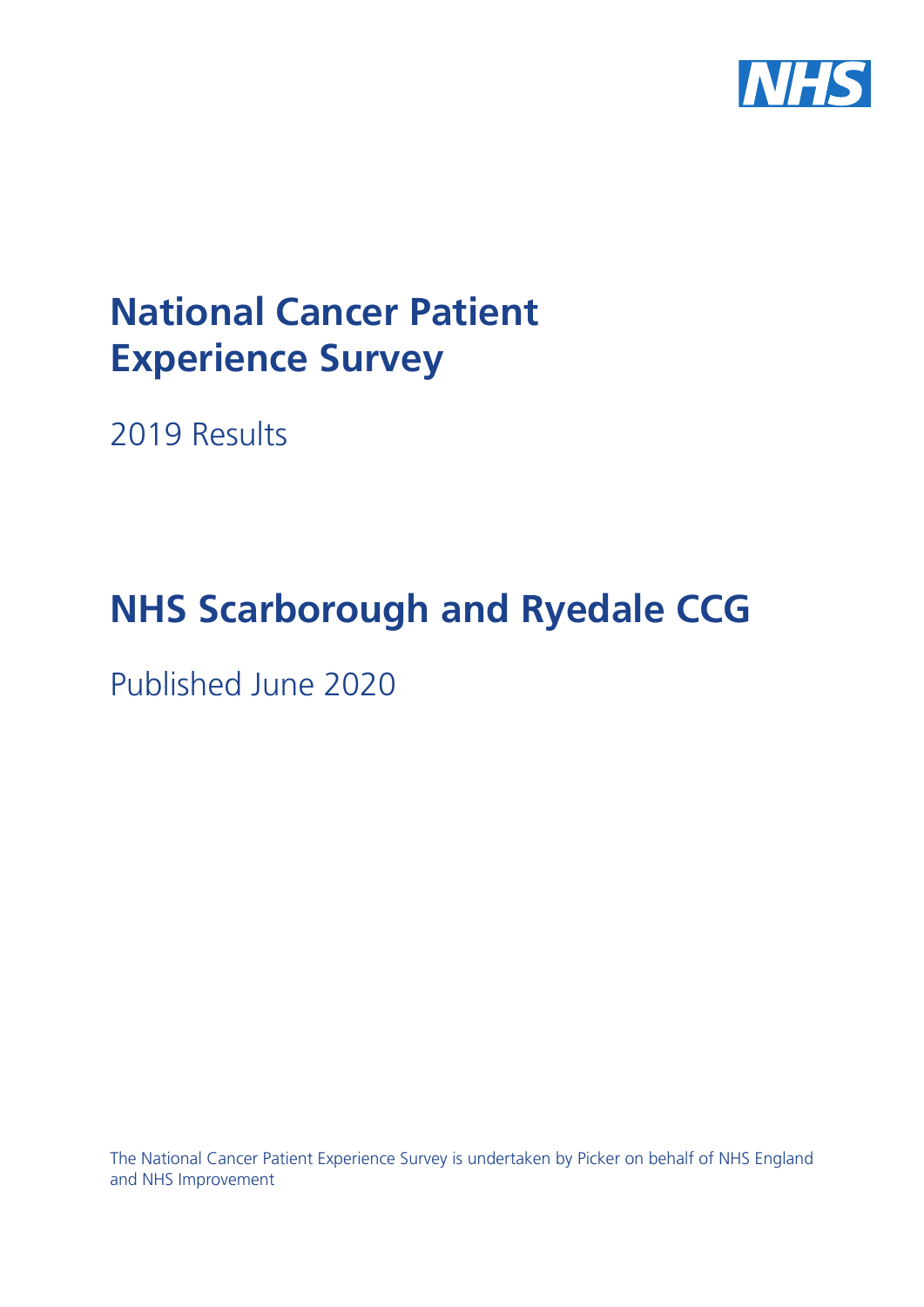# **Executive Summary** Case Mix Adjusted scores

### **Cancer Dashboard Questions**

The following seven questions are included in phase 1 of the Cancer Dashboard developed by Public Health England and NHS England:

Q61. Patient's average rating of care scored from very poor to very good

| $\Omega$ | $\overline{2}$                                                | 3 | 4 | 5 | 6 | 7 | 8   | 9 | 10                                                                                            |
|----------|---------------------------------------------------------------|---|---|---|---|---|-----|---|-----------------------------------------------------------------------------------------------|
|          |                                                               |   |   |   |   |   | 8.8 |   |                                                                                               |
| 76%      |                                                               |   |   |   |   |   |     |   | Q18. Patient definitely involved as much as they wanted in decisions about care and treatment |
| 88%      |                                                               |   |   |   |   |   |     |   | Q19. Patient given the name of a CNS who would support them through their treatment           |
|          | Q20. Patient found it very or quite easy to contact their CNS |   |   |   |   |   |     |   |                                                                                               |
| 88%      |                                                               |   |   |   |   |   |     |   | Q39. Patient always felt they were treated with respect and dignity while in hospital         |
|          | leaving hospital                                              |   |   |   |   |   |     |   | Q41. Hospital staff told patient who to contact if worried about condition or treatment after |
| 57%      | treatment                                                     |   |   |   |   |   |     |   | Q55. General practice staff definitely did everything they could to support patient during    |

### **Questions Outside Expected Range**

|                                                                                                                       |            | Case Mix Adjusted Scores   |                            |                   |
|-----------------------------------------------------------------------------------------------------------------------|------------|----------------------------|----------------------------|-------------------|
|                                                                                                                       | 2019 Score | Lower<br>Expected<br>Range | Upper<br>Expected<br>Range | National<br>Score |
| O43. Patient definitely found hospital staff to discuss worries or fears during their outpatient<br>or day case visit | 79%        | 62%                        | 79%                        | 71%               |
| O58. Overall the administration of care was good or very good                                                         | 94%        | 84%                        | 94%                        | 89%               |

|                                                                                                      | Case Mix Adjusted Scores<br>Lower<br>2019 Score<br>Expected<br>Range<br>70%<br>69%<br>49%<br>46%<br>65% | Upper<br>Expected<br>Range | National<br>Score |     |
|------------------------------------------------------------------------------------------------------|---------------------------------------------------------------------------------------------------------|----------------------------|-------------------|-----|
| $\vert$ Q10. Patient told they could bring a family member or friend when first told they had cancer |                                                                                                         |                            | 84%               | 77% |
| Q17. Patient definitely told about side effects that could affect them in the future                 |                                                                                                         |                            |                   | 57% |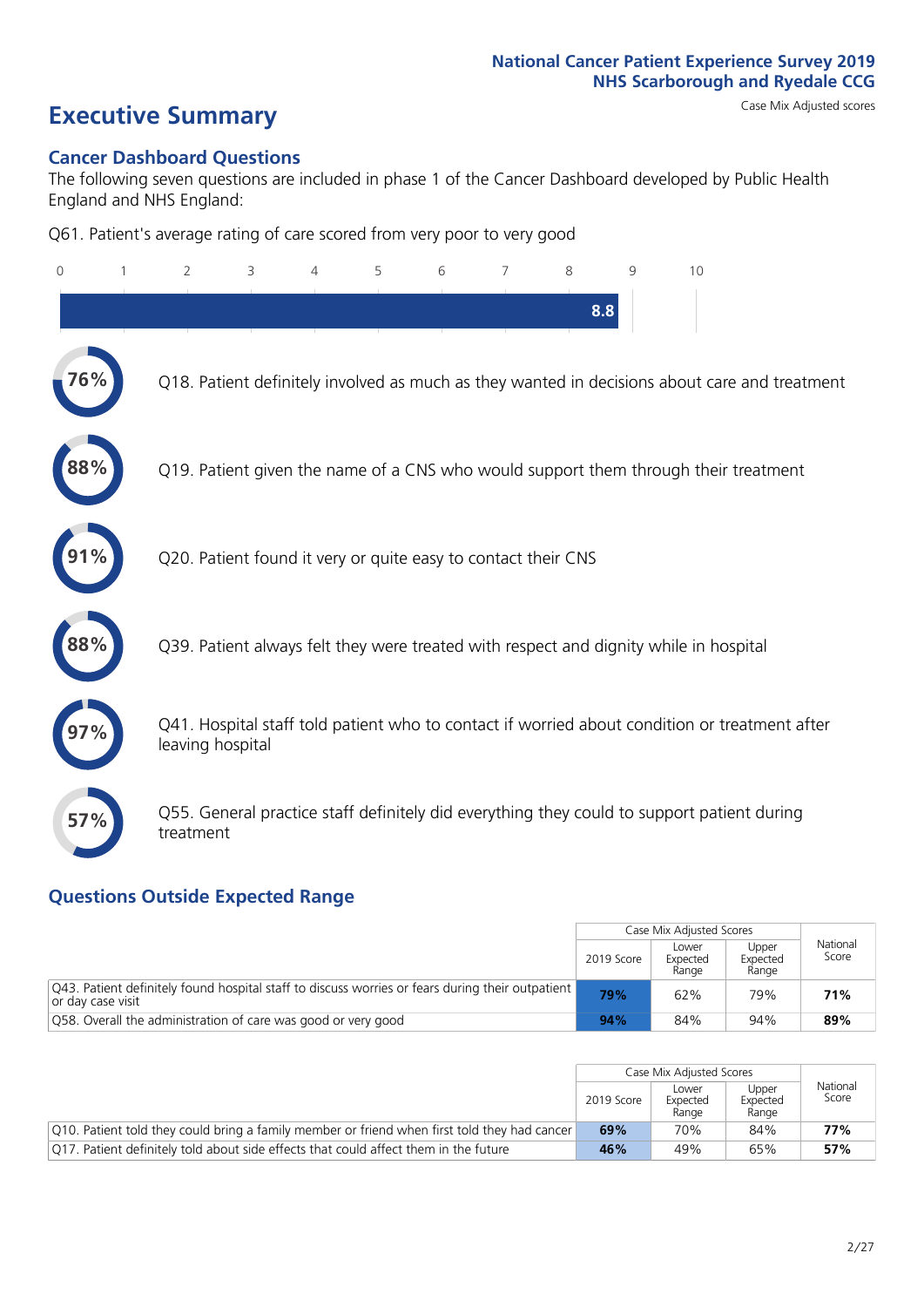# **Introduction**

The National Cancer Patient Experience Survey 2019 is the ninth iteration of the survey first undertaken in 2010. It has been designed to monitor national progress on cancer care; to provide information to drive local quality improvements; to assist commissioners and providers of cancer care; and to inform the work of the various charities and stakeholder groups supporting cancer patients.

The survey was overseen by a national Cancer Patient Experience Advisory Group. This Advisory Group set the principles and objectives of the survey programme and guided questionnaire development. The survey was commissioned and managed by NHS England. The survey provider, Picker, is responsible for designing, running and analysing the survey.

The 2019 survey involved 143 NHS Trusts. Out of 111,366 people, 67,858 people responded to the survey, yielding a response rate of 61%.

# **Methodology**

### **Eligibility, eldwork and survey methods**

The sample for the survey included all adult (aged 16 and over) NHS patients, with a confirmed primary diagnosis of cancer, discharged from an NHS Trust after an inpatient episode or day case attendance for cancer related treatment in the months of April, May and June 2019. The fieldwork for the survey was undertaken between December 2019 and March 2020.

As in the previous four years, the survey used a mixed mode methodology. Questionnaires were sent by post, with two reminders where necessary, but also included an option to complete the questionnaire online. A Freephone helpline and email was available for respondents to opt out, ask questions about the survey, enable them to complete their questionnaire over the phone and provide access to a translation and interpreting facility for those whose first language was not English.

### **Case-mix adjustment**

Both unadjusted and adjusted scores are presented in this report. Case-mix adjusted scores allows us to account for the impact that differing patient populations might have on results. By using the case-mix adjusted estimates we can obtain a greater understanding of how a CCG is performing given their patient population. The factors taken into account in this case-mix adjustment are gender, age, ethnic group, deprivation, and tumour group.

### **Scoring methodology**

Fifty-two questions from the questionnaire are scored as these questions relate directly to patient experience. For all but one question (Q61), scores are presented as the percentage of positive responses out of all scored responses. For Q61, respondents rate their overall care on a scale of 0 to 10, of which the average was calculated for this question's presented score. The percentages in this report have been rounded to the nearest percentage point. Therefore, in some cases the figures do not appear to add up to 100%.

### **Statistical significance**

In the reporting of 2019 results, appropriate statistical tests have been undertaken to identify unadjusted scores for which the change over time is 'statistically significant'. Thirty-seven scored questions in 2019 have been compared with those of 2018 and a statistically significant change between the two years has been reported where identified.

For the scored questions that are comparable beyond 2018, statistically significant change over the five years has also been reported where identified. A statistically significant difference means that the change in the result is very unlikely to have occurred by sampling variation.

### **Suppression**

### **Question-level suppression**

For scores where the base size per question is  $<$ 21, the score will be suppressed and replaced with an asterisk (\*). The base size will include neutral response options.

### **Double suppression**

If any group within a particular sub-group breakdown (such as the tumour group breakdown) has <21 responses, then the figure for this particular group is suppressed and replaced with an asterisk (\*). If there is only one group within the sub-group breakdown that has <21 respondents, and is therefore suppressed, the group with the next lowest number of respondents is also supressed and replaced with an asterisk (\*) (regardless if it is greater than or less than 21).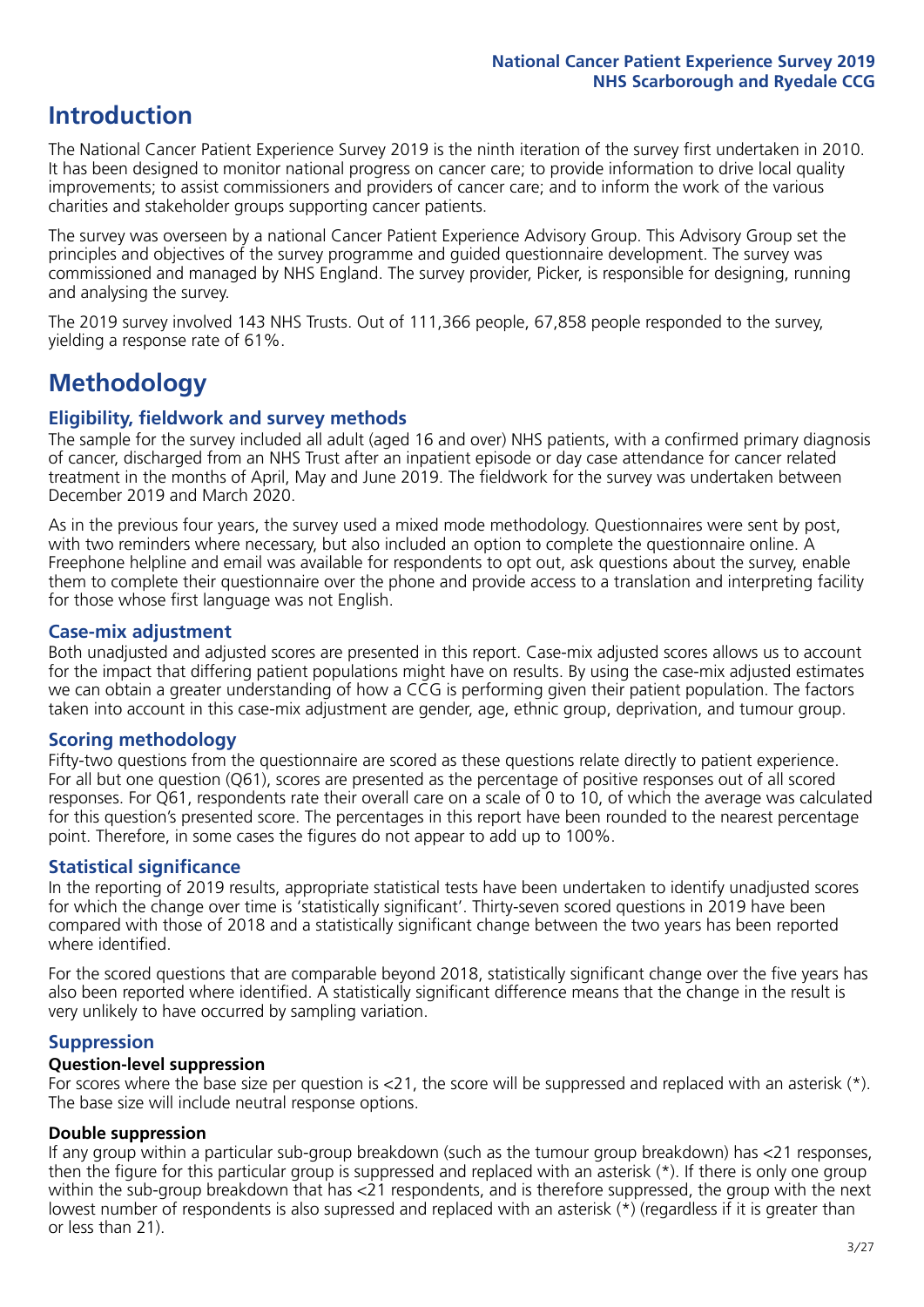# **Understanding the results**

This report shows how this CCG scored for each question in the survey, compared with national results and previous year's results. It is aimed at helping individual CCGs to understand their performance and identify areas for local improvement. Below is a description of the type of results presented within this report and how to understand them.

### **Expected range charts**

The expected range charts in this report show a bar with the lowest and highest score received for each question nationally. Within this bar, an expected range is given (in grey) and a black diamond represents the actual score for this CCG.

CCGs whose score is above the upper limit of the expected range (in the dark blue) are positive outliers, with a score statistically significantly higher than the national mean. This indicates that the CCG performs better than what CCGs of the same size and demographics are expected to perform. The opposite is true if the score is below the lower limit of the expected range (in the light blue); these are negative outliers. For scores within the expected range (in the grey), the score is what we would expect given the CCG's size and demographics.

### **Comparability tables**

The comparability tables show the 2018 and 2019 unadjusted scores for this CCG for each scored question. If there is a significant change from 2018 and 2019 or overall from 2015 to 2019, an arrow will be presented for the direction of change. The adjusted 2019 score will also be presented for each scored question along with the lower and upper expected range and national score. Scores above the upper limit of the expected range will be highlighted dark blue, scores below the lower limit of the expected range will be highlighted light blue, and scores within the lower and upper limit of the expected ranges will be highlighted grey.

### **Tumour type tables**

The tumour type tables show the unadjusted scores for each scored question for each of the 13 tumour groups. The national score for that tumour group is also shown. Unadjusted scores for the same tumour type across different CCGs may not be comparable, as they do not account for the impact that differing patient populations might have on results. Central nervous system is abbreviated as 'CNS' and lower gastrointestinal tract is abbreviated as 'LGT' throughout this report.

### **Year on year charts**

The year on year charts show five columns representing the unadjusted scores of the last five years (2015, 2016, 2017, 2018 and 2019) for each scored question.

### **Notes on specific questions**

Following the development phase of the 2019 survey, several changes were made to the questionnaire. Six scored questions were amended (Q5, Q18, Q30, Q35, Q56 and Q60) and one non-scored question (Q29) was amended that impacted the comparability of questions Q30 to Q41. Of all questions changed or impacted by change, only Q60 is presented with historical comparisons; though the results should be interpreted with caution.

### **Unadjusted data and case-mix adjusted data**

Unadjusted data should be used to see the actual responses from patients relating to the CCG. Case-mix adjusted data, together with expected ranges, should be used to understand whether the results are significantly higher or lower than national results taking account of the patient mix.

### **Further information**

This research was carried out in accordance with the international standard for organisations conducting social research (accreditation to ISO20252:2012; certificate number GB08/74322). The 2019 survey data has been produced and published in line with the Code of Practice for Official Statistics.

For more information on the methodology, please see the Technical Document. It can be viewed along with the 2019 questionnaire and survey quidance on the website at [www.ncpes.co.uk](https://www.ncpes.co.uk/supporting-documents). For all other outputs at National, Trust, CCG and Cancer Alliance level, please see the PDF reports, Excel tables and dashboards at [www.ncpes.co.uk.](https://www.ncpes.co.uk/current-results)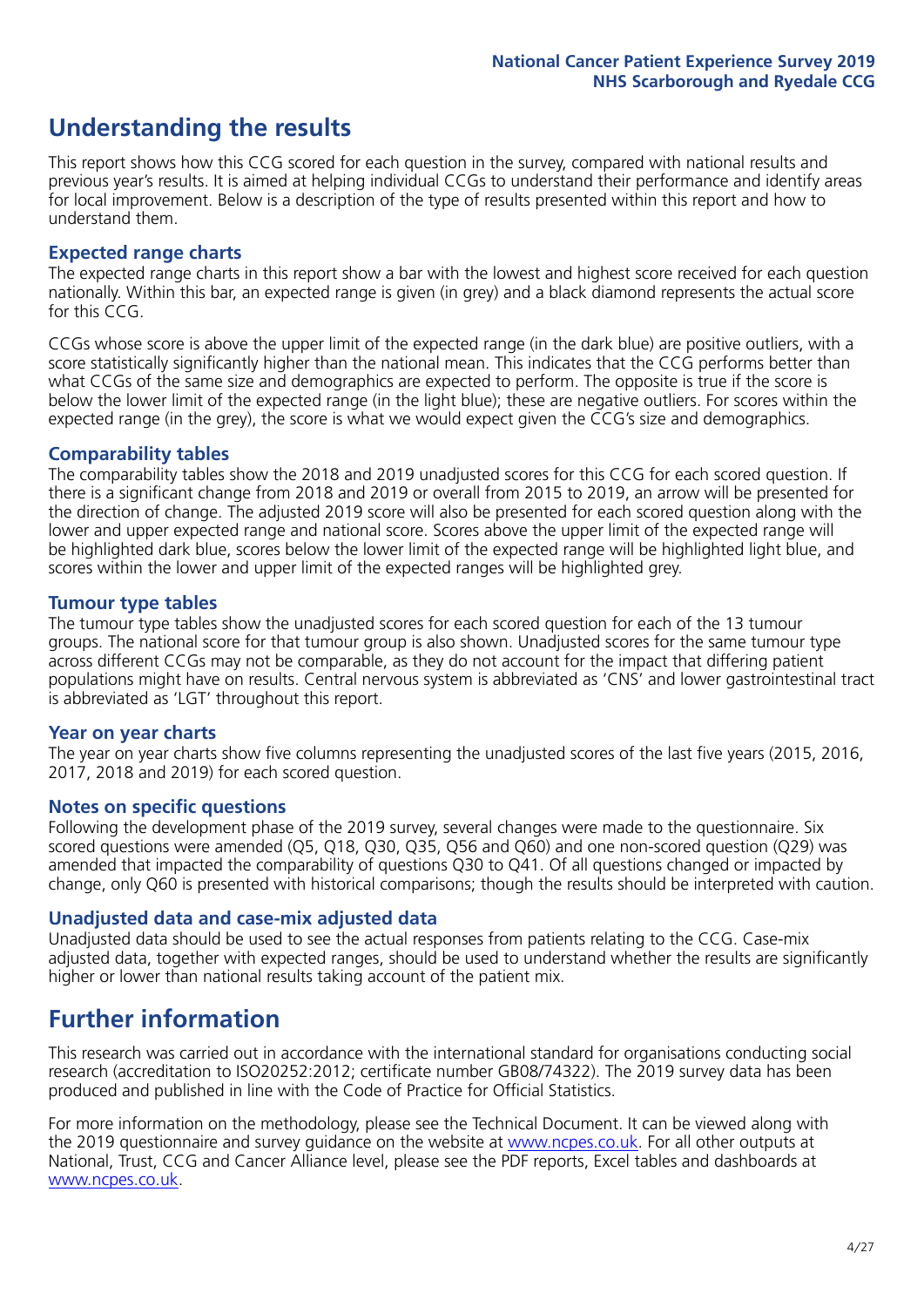### **Response Rate**

### **Overall Response Rate**

170 patients responded out of a total of 268 patients, resulting in a response rate of 63%.

|          | Sample Size | Adjusted<br>Sample | Completed | Response Rate |
|----------|-------------|--------------------|-----------|---------------|
| CCG      | 291         | 268                | 170       | 63%           |
| National | 119,855     | 111.366            | 67,858    | 61%           |

### **Respondents by Survey Type**

|                            | Number of<br>Respondents |
|----------------------------|--------------------------|
| Online                     |                          |
| Paper                      | 163                      |
| Phone                      | 0                        |
| <b>Translation Service</b> |                          |

### **Respondents by Tumour Group**

|                      | Number of<br>Respondents |
|----------------------|--------------------------|
| Brain / CNS          | 3                        |
| <b>Breast</b>        | 22                       |
| Colorectal / LGT     | 28                       |
| Gynaecological       | 10                       |
| Haematological       | 31                       |
| <b>Head and Neck</b> | 3                        |
| Lung                 | 10                       |
| Prostate             | 1 <sub>3</sub>           |
| Sarcoma              | 1                        |
| Skin                 | 2                        |
| <b>Upper Gastro</b>  | 9                        |
| Urological           | 14                       |
| Other                | 24                       |

### **Respondents by Age and Gender**

Respondents year of birth has been used to determine age. This information has been amalgamated into 8 age bands. The age and gender distribution for the CCG was as follows:

|        | Age 16-24 | Age 25-34 | Age 35-44 | Age 45-54 | Age 55-64 | Age 65-74 | Age 75-84 | Age 85+ | Total          |
|--------|-----------|-----------|-----------|-----------|-----------|-----------|-----------|---------|----------------|
| Male   |           |           |           |           | 19        | 36        | 18        |         | 8 <sup>1</sup> |
| Female |           |           |           | 10        | 18        | 38        |           |         | 89             |
| Total  |           |           |           | 13        | 37        | 74        | 33        |         | 170            |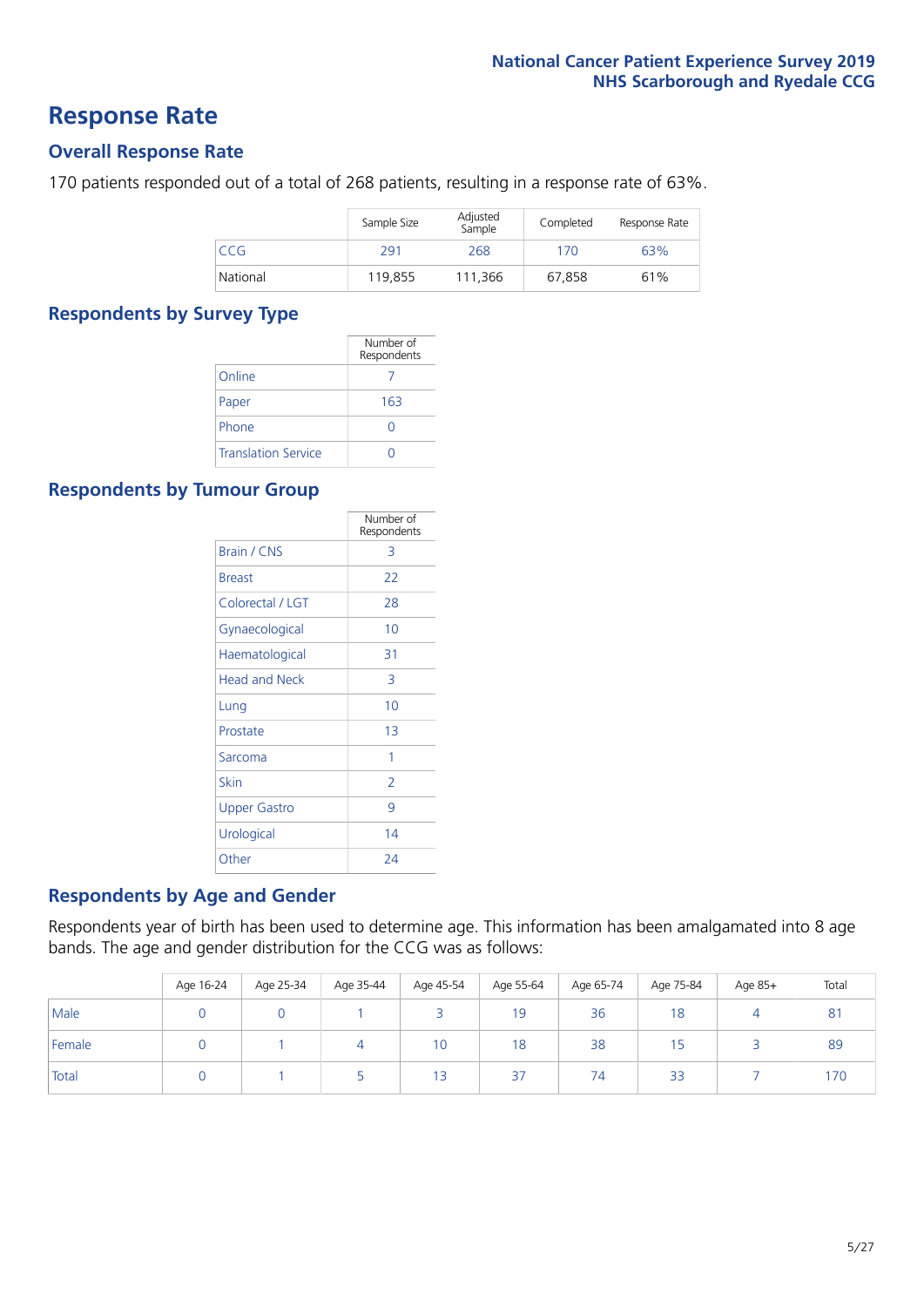# **Expected Range Charts**

| Lower Expected Range<br>Average                                                                                                                                                                                                                                                                                                                                                                                                                                                                                             |       |     | Upper Expected Range |     |     |            |     | Case Mix Adjusted Score  |            |                          |          |
|-----------------------------------------------------------------------------------------------------------------------------------------------------------------------------------------------------------------------------------------------------------------------------------------------------------------------------------------------------------------------------------------------------------------------------------------------------------------------------------------------------------------------------|-------|-----|----------------------|-----|-----|------------|-----|--------------------------|------------|--------------------------|----------|
| <b>SEEING YOUR GP</b><br>Q1. Saw GP once or twice before being told they needed to go to<br>hospital<br>Q2. Patient thought they were seen as soon as necessary                                                                                                                                                                                                                                                                                                                                                             | 0%    | 10% | 20%                  | 30% | 40% | 50%        | 60% | 70%<br>73%               | 80%<br>83% |                          | 90% 100% |
| <b>DIAGNOSTIC TESTS</b><br>Q5. Received all the information needed about the test<br>Q6. The length of time waiting for the test to be done was about<br>right<br>Q7. Test results explained in completely understandable way                                                                                                                                                                                                                                                                                               | $0\%$ | 10% | 20%                  | 30% | 40% | 50%        | 60% | 70%                      | 80%<br>77% | 95%<br>88%               | 90% 100% |
| <b>FINDING OUT WHAT WAS WRONG WITH YOU</b><br>Q10. Patient told they could bring a family member or friend when<br>first told they had cancer<br>Q11. Patient felt they were told sensitively that they had cancer<br>Q12. Patient completely understood the explanation of what was<br>wrong<br>Q13. Patient given easy to understand written information about<br>the type of cancer they had                                                                                                                             | $0\%$ | 10% | 20%                  | 30% | 40% | 50%        | 60% | 70%<br>69%<br>68%<br>72% | 80%<br>84% |                          | 90% 100% |
| <b>DECIDING THE BEST TREATMENT FOR YOU</b><br>Q14. Patient felt that treatment options were completely explained<br>Q15. Patient felt possible side effects were definitely explained in<br>an understandable way<br>Q16. Patient definitely given practical advice and support in dealing<br>with side effects of treatment<br>Q17. Patient definitely told about side effects that could affect<br>them in the future<br>Q18. Patient definitely involved as much as they wanted in<br>decisions about care and treatment | $0\%$ | 10% | 20%                  | 30% | 40% | 50%<br>46% | 60% | 70%<br>70%<br>66%<br>76% | 80%<br>83% |                          | 90% 100% |
| <b>CLINICAL NURSE SPECIALIST (CNS)</b><br>Q19. Patient given the name of a CNS who would support them<br>through their treatment<br>Q20. Patient found it very or quite easy to contact their CNS<br>Q21. Patient got understandable answers to important questions<br>all or most of the time                                                                                                                                                                                                                              | $0\%$ | 10% | 20%                  | 30% | 40% | 50%        | 60% | 70%                      | 80%        | 90%<br>88%<br>91%<br>88% | 100%     |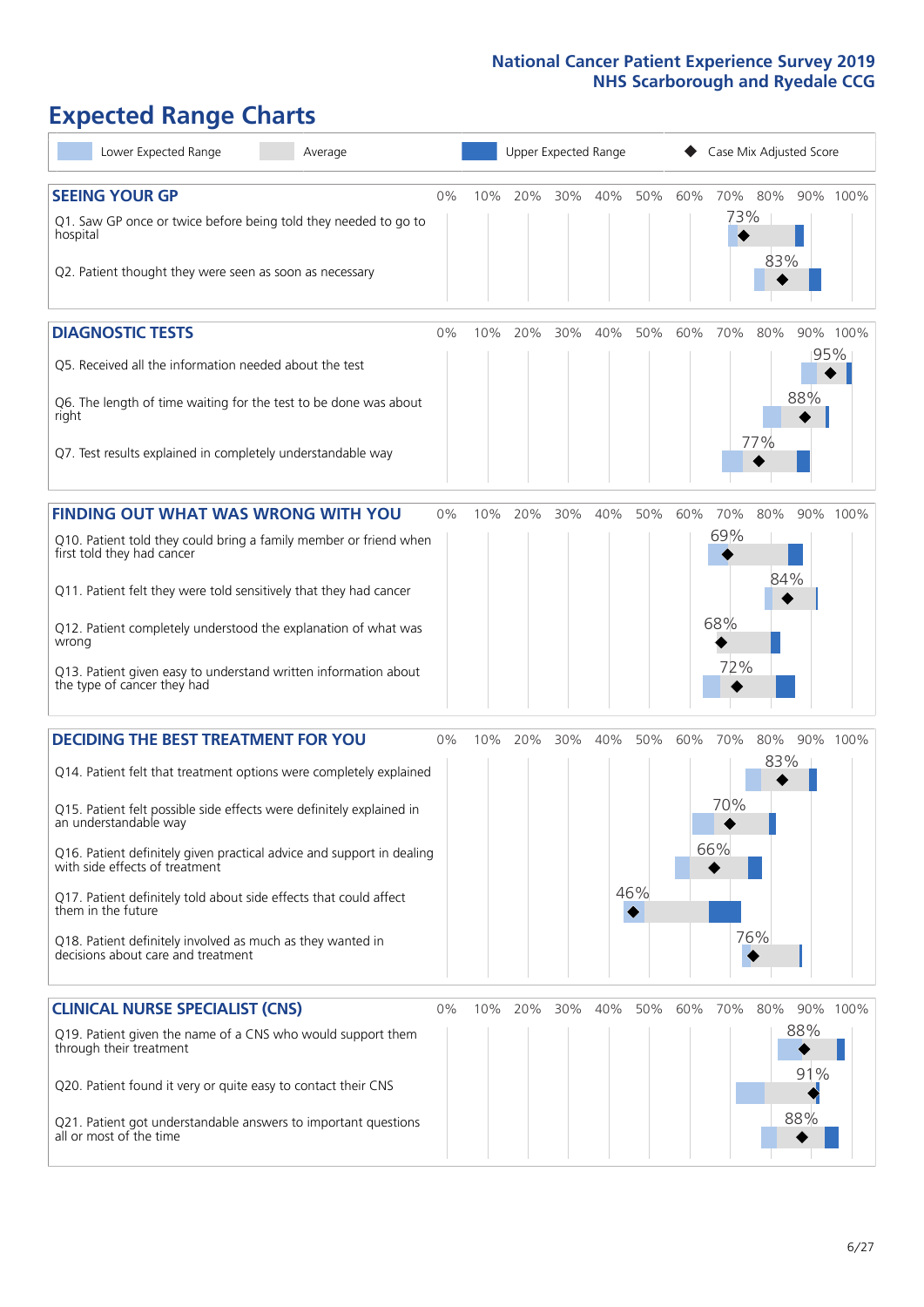# **Expected Range Charts**

| Lower Expected Range<br>Average                                                                                                                                                                                 |    |     |     | Upper Expected Range |     |     |     |     | Case Mix Adjusted Score |          |
|-----------------------------------------------------------------------------------------------------------------------------------------------------------------------------------------------------------------|----|-----|-----|----------------------|-----|-----|-----|-----|-------------------------|----------|
| <b>SUPPORT FOR PEOPLE WITH CANCER</b><br>Q22. Hospital staff gave information about support or self-help<br>groups for people with cancer<br>Q23. Hospital staff discussed or gave information about the impact | 0% | 10% | 20% | 30%                  | 40% | 50% | 60% | 70% | 80%<br>83%<br>79%       | 90% 100% |
| cancer could have on day to day activities<br>Q24. Hospital staff gave information on getting financial help or<br>possible benefits                                                                            |    |     |     |                      |     |     | 61% |     | 81%                     |          |
| Q25. Hospital staff told patient they could get free prescriptions                                                                                                                                              |    |     |     |                      |     |     |     |     |                         |          |
| <b>OPERATIONS</b>                                                                                                                                                                                               | 0% | 10% | 20% | 30%                  | 40% | 50% | 60% | 70% | 80%                     | 90% 100% |
| Q27. Beforehand, patient had all the information needed about the<br>operation                                                                                                                                  |    |     |     |                      |     |     |     |     |                         | 98%      |
| Q28. Afterwards, staff completely explained how operation had<br>gone in understandable way                                                                                                                     |    |     |     |                      |     |     |     |     | 83%                     |          |
| <b>HOSPITAL CARE AS AN INPATIENT</b>                                                                                                                                                                            | 0% | 10% | 20% | 30%                  | 40% | 50% | 60% | 70% | 80%                     | 90% 100% |
| Q30. Hospital staff didn't talk in front of patient as if patient wasn't<br>there                                                                                                                               |    |     |     |                      |     |     |     |     | 86%<br>83%              |          |
| Q31. Patient had confidence and trust in all doctors treating them                                                                                                                                              |    |     |     |                      |     |     |     |     |                         |          |
| Q32. Patient's family or someone close definitely felt able to talk to<br>a doctor                                                                                                                              |    |     |     |                      |     |     |     | 69% |                         |          |
| Q33. Patient had confidence and trust in all the ward nurses<br>treating them                                                                                                                                   |    |     |     |                      |     |     |     | 70% |                         |          |
| Q34. Patient thought there were always or nearly always enough<br>nurses on duty to care for them                                                                                                               |    |     |     |                      |     |     | 60% |     |                         |          |
| Q35. All hospital staff asked patient what name they prefer to be<br>called by                                                                                                                                  |    |     |     |                      |     |     |     | 68% |                         |          |
| Q36. Patient always given enough privacy when discussing<br>condition or treatment                                                                                                                              |    |     |     |                      |     |     |     |     | 78%                     |          |
| Q37. Patient definitely found hospital staff to discuss worries or<br>fears during their inpatient visit                                                                                                        |    |     |     |                      |     | 48% |     |     |                         |          |
| Q38. Hospital staff definitely did everything they could to help<br>control pain                                                                                                                                |    |     |     |                      |     |     |     |     | 88%                     |          |
| Q39. Patient always felt they were treated with respect and dignity<br>while in hospital                                                                                                                        |    |     |     |                      |     |     |     |     | 88%                     |          |
| Q40. Patient given clear written information about what should or<br>should not do after leaving hospital                                                                                                       |    |     |     |                      |     |     |     |     | 87%                     |          |
| Q41. Hospital staff told patient who to contact if worried about<br>condition or treatment after leaving hospital                                                                                               |    |     |     |                      |     |     |     |     |                         | 97%      |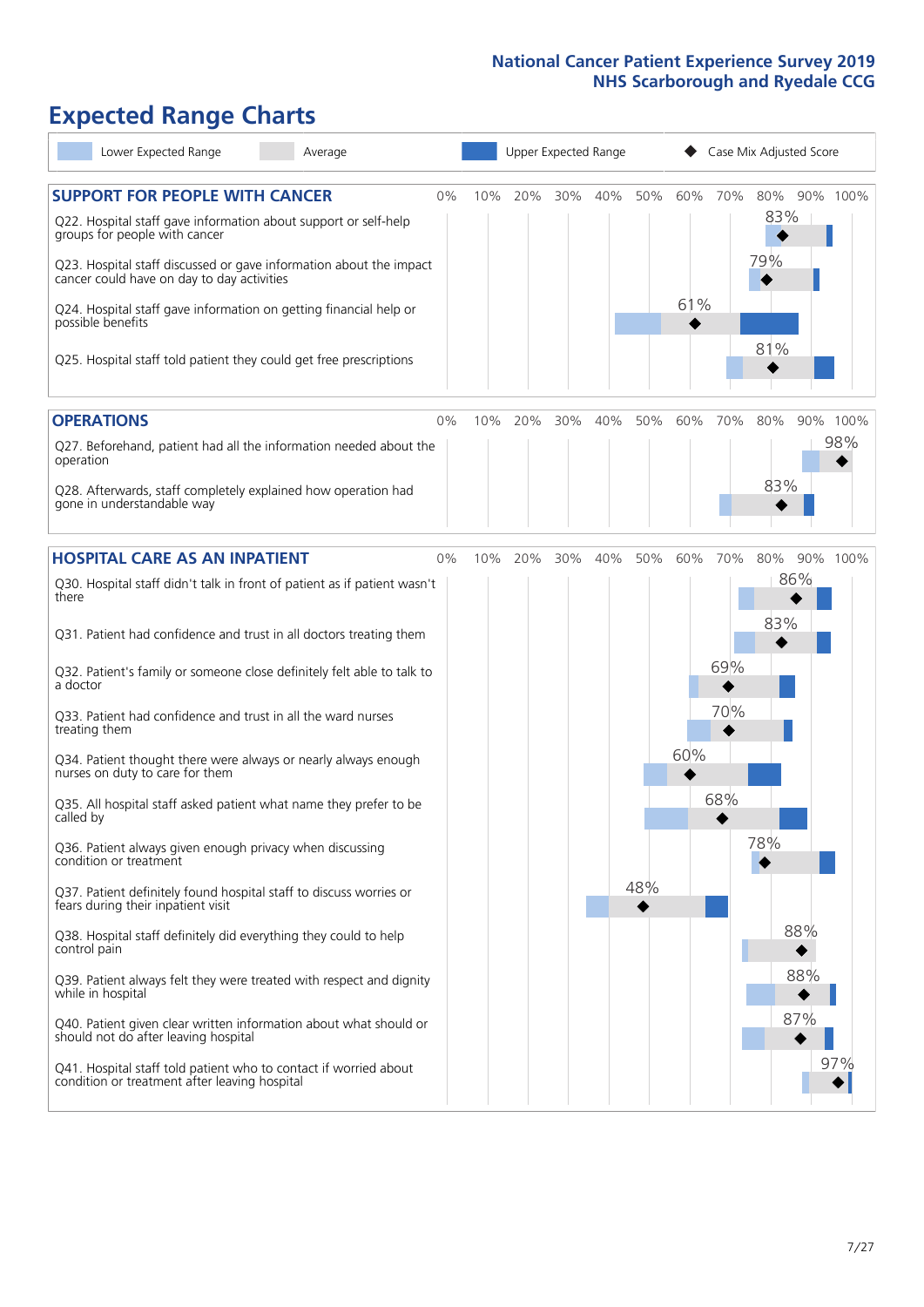# **Expected Range Charts**

|           | Lower Expected Range                                                                                            | Average                                                                                                                         |          |     | Upper Expected Range |     |     |     |     | Case Mix Adjusted Score |            |          |          |
|-----------|-----------------------------------------------------------------------------------------------------------------|---------------------------------------------------------------------------------------------------------------------------------|----------|-----|----------------------|-----|-----|-----|-----|-------------------------|------------|----------|----------|
|           | fears during their outpatient or day case visit<br>Q44. Cancer doctor had the right documents at patient's last | <b>HOSPITAL CARE AS A DAY PATIENT / OUTPATIENT 0%</b><br>Q43. Patient definitely found hospital staff to discuss worries or     |          | 10% | 20%                  | 30% | 40% | 50% | 60% | 70%                     | 80%<br>79% | 94%      | 90% 100% |
|           | outpatient appointment<br>about radiotherapy treatment                                                          | Q46. Beforehand patient completely had all information needed                                                                   |          |     |                      |     |     |     |     |                         |            | 87%      |          |
|           | whether radiotherapy was working                                                                                | Q47. Patient completely given understandable information about<br>Q49. Beforehand patient completely had all information needed |          |     |                      |     |     | 48% |     |                         |            | 86%      |          |
|           | about chemotherapy treatment<br>Q50. Patient given enough information about whether                             | chemotherapy was working in a completely understandable way                                                                     |          |     |                      |     |     |     |     | 71%                     |            |          |          |
|           | <b>HOME CARE AND SUPPORT</b>                                                                                    |                                                                                                                                 | 0%       | 10% | 20%                  | 30% | 40% | 50% | 60% | 70%                     | 80%        |          | 90% 100% |
|           | information needed to help care at home                                                                         | Q51. Hospital staff definitely gave family or someone close all the                                                             |          |     |                      |     |     |     | 58% |                         |            |          |          |
|           | services during treatment                                                                                       | Q52. Patient definitely given enough support from health or social                                                              |          |     |                      |     |     |     | 58% |                         |            |          |          |
|           | services after treatment                                                                                        | Q53. Patient definitely given enough support from health or social                                                              |          |     |                      |     | 41% |     |     |                         |            |          |          |
|           | <b>CARE FROM YOUR GENERAL PRACTICE</b>                                                                          |                                                                                                                                 | 0%       | 10% | 20%                  | 30% | 40% | 50% | 60% | 70%                     | 80%        |          | 90% 100% |
| treatment |                                                                                                                 | Q54. GP given enough information about patient's condition and                                                                  |          |     |                      |     |     |     |     |                         |            | 94%      |          |
|           | support patient during treatment                                                                                | Q55. General practice staff definitely did everything they could to                                                             |          |     |                      |     |     |     | 57% |                         |            |          |          |
|           | <b>YOUR OVERALL NHS CARE</b>                                                                                    |                                                                                                                                 | $0\%$    | 10% | 20%                  | 30% | 40% | 50% | 60% | 70%                     | 80%        |          | 90% 100% |
|           | well together to give best possible care                                                                        | Q56. Different people treating and caring for patient always work                                                               |          |     |                      |     | 35% |     |     | 74%                     |            |          |          |
|           | Q57. Patient given a care plan                                                                                  |                                                                                                                                 |          |     |                      |     |     |     |     |                         |            | 94%      |          |
|           |                                                                                                                 | Q58. Overall the administration of care was good or very good                                                                   |          |     |                      |     |     |     |     |                         |            |          |          |
|           | Q59. Patient felt length of time for attending clinics and<br>appointments for cancer was about right           |                                                                                                                                 |          |     |                      |     |     |     |     | 74%                     |            |          |          |
|           | take part in cancer research                                                                                    | Q60. Someone discussed with patient whether they would like to                                                                  |          |     | 24%                  |     |     |     |     |                         |            |          |          |
|           |                                                                                                                 |                                                                                                                                 | $\Omega$ |     | $\overline{2}$       | 3   | 4   | 5   | 6   | 7                       | 8          | 9<br>8.8 | 10       |
| good      |                                                                                                                 | Q61. Patient's average rating of care scored from very poor to very                                                             |          |     |                      |     |     |     |     |                         |            |          |          |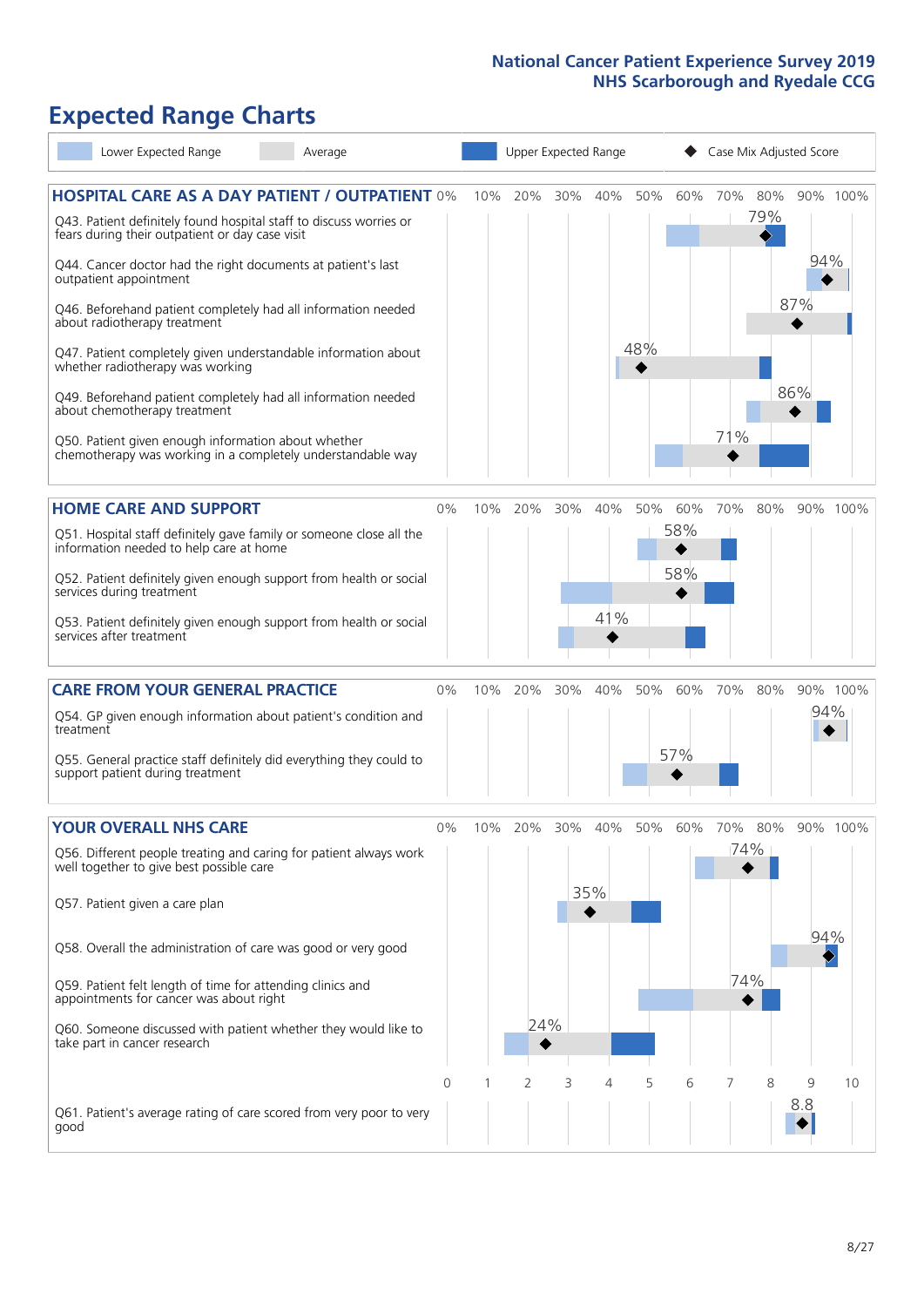# **Comparability Tables**

\* Indicates where a score has been suppressed because there are less than 21 responses.

\*\* No score available for 2018.

 $\triangle$  or  $\nabla$ 

Change 2018-2019: Indicates where 2019 score is significantly higher or lower than 2018 score Change Overall: Indicates significant change overall (2015, 2016, 2017, 2018 and 2019).

Adjusted Score below Lower Expected Range Adjusted Score between Upper and Lower Expected Ranges Adjusted Score above Upper Expected Range

|                                                                             |           |               |           | Unadjusted Scores |                                                  |         |               |                | Case Mix Adjusted Scores            |                   |
|-----------------------------------------------------------------------------|-----------|---------------|-----------|-------------------|--------------------------------------------------|---------|---------------|----------------|-------------------------------------|-------------------|
|                                                                             | 2018<br>n | 2018<br>Score | 2019<br>n | 2019<br>Score     | $\sqrt{(\text{Change})}$ Change<br>2018-<br>2019 | Overall | 2019<br>Score | Lower<br>Range | Upper<br>Expected Expected<br>Range | National<br>Score |
| <b>SEEING YOUR GP</b>                                                       |           |               |           |                   |                                                  |         |               |                |                                     |                   |
| Q1. Saw GP once or twice before being told they needed to go<br>to hospital | 111       | 65%           | 129       | 70%               |                                                  |         | 73%           | 72%            | 86%                                 | 79%               |
| Q2. Patient thought they were seen as soon as necessary                     | 157       | 81%           | 166       | 82%               |                                                  |         | 83%           | 78%            | 90%                                 | 84%               |
| <b>DIAGNOSTIC TESTS</b>                                                     |           |               |           |                   |                                                  |         |               |                |                                     |                   |

| <b>UIAGINUSTIC IESTS</b>                                                  |      |     |    |     |  |  |            |     |     |     |  |  |
|---------------------------------------------------------------------------|------|-----|----|-----|--|--|------------|-----|-----|-----|--|--|
| O5. Received all the information needed about the test                    | $**$ | **  | 36 | 95% |  |  | 95%        | 91% | 99% | 95% |  |  |
| Q6. The length of time waiting for the test to be done was<br>about right | 131  | 88% | 37 | 88% |  |  | 88%        | 83% | 93% | 88% |  |  |
| Q7. Test results explained in completely understandable way               | 131  | 79% | 39 | 77% |  |  | <b>77%</b> | 73% | 87% | 80% |  |  |

| <b>FINDING OUT WHAT WAS WRONG WITH YOU</b>                                                      |     |     |     |     |     |     |     |     |
|-------------------------------------------------------------------------------------------------|-----|-----|-----|-----|-----|-----|-----|-----|
| Q10. Patient told they could bring a family member or friend<br>when first told they had cancer | 141 | 76% | 156 | 69% | 69% | 70% | 84% | 77% |
| Q11. Patient felt they were told sensitively that they had cancer                               | 159 | 79% | 167 | 83% | 84% | 80% | 91% | 86% |
| Q12. Patient completely understood the explanation of what<br>was wrong                         | 158 | 72% | 168 | 66% | 68% | 67% | 80% | 73% |
| Q13. Patient given easy to understand written information<br>about the type of cancer they had  | 143 | 78% | 153 | 70% | 72% | 68% | 81% | 74% |

| <b>DECIDING THE BEST TREATMENT FOR YOU</b>                                                              |      |      |     |     |     |     |     |     |
|---------------------------------------------------------------------------------------------------------|------|------|-----|-----|-----|-----|-----|-----|
| Q14. Patient felt that treatment options were completely<br>explained                                   | 141  | 85%  | 151 | 82% | 83% | 78% | 89% | 83% |
| Q15. Patient felt possible side effects were definitely explained<br>in an understandable way           | 156  | 71%  | 163 | 69% | 70% | 66% | 80% | 73% |
| Q16. Patient definitely given practical advice and support in<br>dealing with side effects of treatment | 155  | 70%  | 162 | 65% | 66% | 60% | 74% | 67% |
| Q17. Patient definitely told about side effects that could affect<br>them in the future                 | 145  | 55%  | 150 | 45% | 46% | 49% | 65% | 57% |
| Q18. Patient definitely involved as much as they wanted in<br>decisions about care and treatment        | $**$ | $**$ | 165 | 75% | 76% | 75% | 87% | 81% |

| <b>CLINICAL NURSE SPECIALIST (CNS)</b>                                                    |     |        |     |     |  |     |     |     |     |
|-------------------------------------------------------------------------------------------|-----|--------|-----|-----|--|-----|-----|-----|-----|
| Q19. Patient given the name of a CNS who would support them<br>through their treatment    | 156 | 88%    | 160 | 88% |  | 88% | 88% | 96% | 92% |
| Q20. Patient found it very or quite easy to contact their CNS                             | 125 | $90\%$ | 131 | 91% |  | 91% | 79% | 91% | 85% |
| Q21. Patient got understandable answers to important<br>questions all or most of the time | -19 | 89%    | 120 | 88% |  | 88% | 82% | 93% | 87% |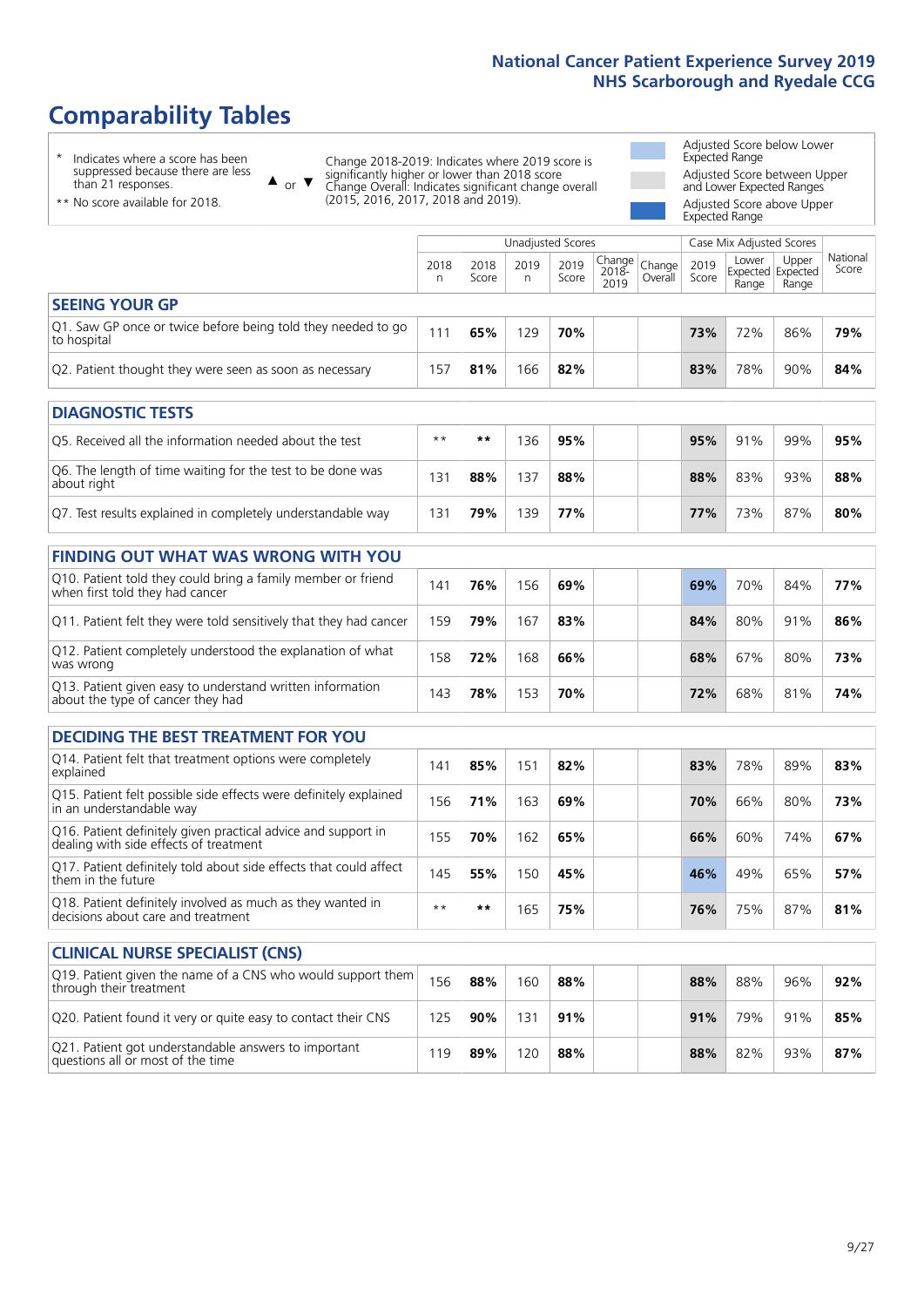# **Comparability Tables**

\* Indicates where a score has been suppressed because there are less than 21 responses.

\*\* No score available for 2018.

 $\triangle$  or  $\nabla$ 

Change 2018-2019: Indicates where 2019 score is significantly higher or lower than 2018 score Change Overall: Indicates significant change overall (2015, 2016, 2017, 2018 and 2019).

Adjusted Score below Lower Expected Range Adjusted Score between Upper and Lower Expected Ranges Adjusted Score above Upper Expected Range

|                                                                                                                   |              |               | <b>Unadjusted Scores</b> |               |                         |                   |               | Case Mix Adjusted Scores            |                |                   |
|-------------------------------------------------------------------------------------------------------------------|--------------|---------------|--------------------------|---------------|-------------------------|-------------------|---------------|-------------------------------------|----------------|-------------------|
|                                                                                                                   | 2018<br>n    | 2018<br>Score | 2019<br>n.               | 2019<br>Score | Change<br>2018-<br>2019 | Change<br>Overall | 2019<br>Score | Lower<br>Expected Expected<br>Range | Upper<br>Range | National<br>Score |
| <b>SUPPORT FOR PEOPLE WITH CANCER</b>                                                                             |              |               |                          |               |                         |                   |               |                                     |                |                   |
| Q22. Hospital staff gave information about support or self-help<br>groups for people with cancer                  | 126          | 80%           | 129                      | 81%           |                         |                   | 83%           | 82%                                 | 94%            | 88%               |
| Q23. Hospital staff discussed or gave information about the<br>impact cancer could have on day to day activities  | 116          | 81%           | 121                      | 78%           |                         |                   | 79%           | 77%                                 | 91%            | 84%               |
| Q24. Hospital staff gave information on getting financial help or<br>possible benefits                            | 95           | 60%           | 98                       | 60%           |                         |                   | 61%           | 53%                                 | 72%            | 63%               |
| Q25. Hospital staff told patient they could get free prescriptions                                                | 80           | 86%           | 74                       | 81%           |                         |                   | 81%           | 73%                                 | 91%            | 82%               |
| <b>OPERATIONS</b>                                                                                                 |              |               |                          |               |                         |                   |               |                                     |                |                   |
| Q27. Beforehand, patient had all the information needed about<br>the operation                                    | 71           | 97%           | 81                       | 98%           |                         |                   | 98%           | 92%                                 | 100%           | 96%               |
| Q28. Afterwards, staff completely explained how operation had<br>gone in understandable way                       | 69           | 86%           | 80                       | 83%           |                         |                   | 83%           | 70%                                 | 88%            | 79%               |
| <b>HOSPITAL CARE AS AN INPATIENT</b>                                                                              |              |               |                          |               |                         |                   |               |                                     |                |                   |
| Q30. Hospital staff didn't talk in front of patient as if patient<br>wasn't there                                 | $**$         | **            | 87                       | 86%           |                         |                   | 86%           | 76%                                 | 91%            | 84%               |
| Q31. Patient had confidence and trust in all doctors treating<br>them                                             | $**$         | **            | 89                       | 82%           |                         |                   | 83%           | 76%                                 | 91%            | 84%               |
| Q32. Patient's family or someone close definitely felt able to talk<br>to a doctor                                | $* *$        | **            | 77                       | 69%           |                         |                   | 69%           | 62%                                 | 82%            | 72%               |
| O33. Patient had confidence and trust in all the ward nurses<br>treating them                                     | $**$         | **            | 89                       | 69%           |                         |                   | 70%           | 65%                                 | 83%            | 74%               |
| Q34. Patient thought there were always or nearly always<br>enough nurses on duty to care for them                 | $\star\star$ | **            | 87                       | 59%           |                         |                   | 60%           | 54%                                 | 74%            | 64%               |
| Q35. All hospital staff asked patient what name they prefer to<br>be called by                                    | $* *$        | **            | 89                       | 67%           |                         |                   | 68%           | 59%                                 | 82%            | 71%               |
| Q36. Patient always given enough privacy when discussing<br>condition or treatment                                | $**$         | $***$         | 89                       | 78%           |                         |                   | 78%           | 77%                                 | 92%            | 85%               |
| Q37. Patient definitely found hospital staff to discuss worries or<br>fears during their inpatient visit          | $**$         | **            | 67                       | 48%           |                         |                   | 48%           | 40%                                 | 64%            | 52%               |
| Q38. Hospital staff definitely did everything they could to help<br>control pain                                  | $\star\star$ | $***$         | 77                       | 87%           |                         |                   | 88%           | 74%                                 | 91%            | 83%               |
| Q39. Patient always felt they were treated with respect and<br>dignity while in hospital                          | $***$        | **            | 90                       | 88%           |                         |                   | 88%           | 81%                                 | 95%            | 88%               |
| Q40. Patient given clear written information about what should<br>or should not do after leaving hospital         | $**$         | **            | 84                       | 87%           |                         |                   | 87%           | 78%                                 | 93%            | 86%               |
| Q41. Hospital staff told patient who to contact if worried about<br>condition or treatment after leaving hospital | $**$         | **            | 87                       | 97%           |                         |                   | 97%           | 89%                                 | 99%            | 94%               |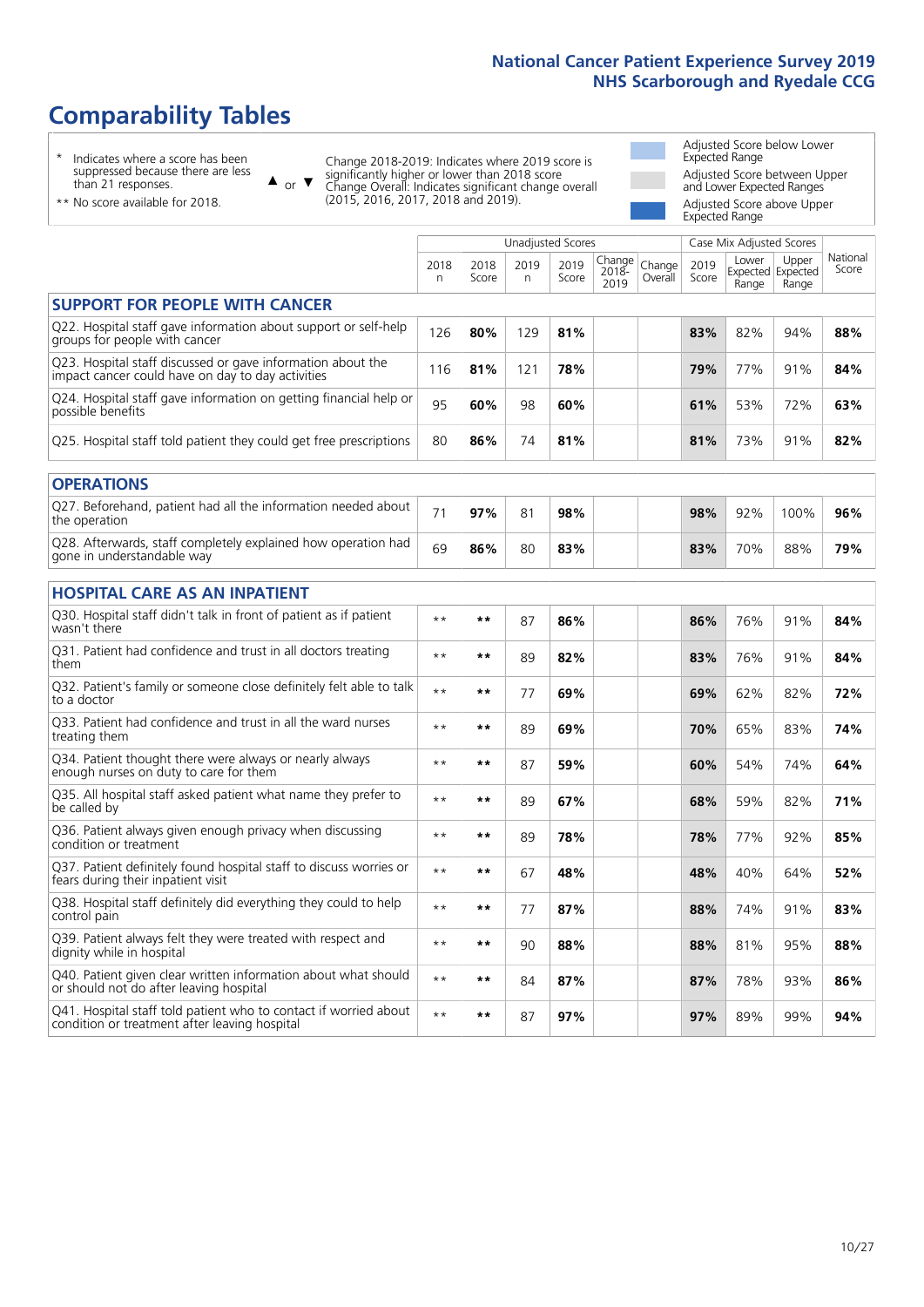# **Comparability Tables**

\* Indicates where a score has been suppressed because there are less than 21 responses.

\*\* No score available for 2018.

 $\triangle$  or  $\nabla$ 

Change 2018-2019: Indicates where 2019 score is significantly higher or lower than 2018 score Change Overall: Indicates significant change overall (2015, 2016, 2017, 2018 and 2019).

Adjusted Score below Lower Expected Range Adjusted Score between Upper and Lower Expected Ranges Adjusted Score above Upper Expected Range

|                                                                                                                       |              |               | <b>Unadjusted Scores</b> |               |                         |                   |               | Case Mix Adjusted Scores            |                |                   |
|-----------------------------------------------------------------------------------------------------------------------|--------------|---------------|--------------------------|---------------|-------------------------|-------------------|---------------|-------------------------------------|----------------|-------------------|
|                                                                                                                       | 2018<br>n    | 2018<br>Score | 2019<br>n.               | 2019<br>Score | Change<br>2018-<br>2019 | Change<br>Overall | 2019<br>Score | Lower<br>Expected Expected<br>Range | Upper<br>Range | National<br>Score |
| <b>HOSPITAL CARE AS A DAY PATIENT / OUTPATIENT</b>                                                                    |              |               |                          |               |                         |                   |               |                                     |                |                   |
| Q43. Patient definitely found hospital staff to discuss worries or<br>fears during their outpatient or day case visit | 119          | 68%           | 119                      | 79%           |                         |                   | 79%           | 62%                                 | 79%            | 71%               |
| Q44. Cancer doctor had the right documents at patient's last<br>outpatient appointment                                | 140          | 89%           | 142                      | 94%           |                         |                   | 94%           | 93%                                 | 99%            | 96%               |
| Q46. Beforehand patient completely had all information needed<br>about radiotherapy treatment                         | 28           | 93%           | 29                       | 86%           |                         |                   | 87%           | 74%                                 | 99%            | 86%               |
| Q47. Patient completely given understandable information<br>about whether radiotherapy was working                    | 24           | 63%           | 31                       | 48%           |                         |                   | 48%           | 43%                                 | 77%            | 60%               |
| Q49. Beforehand patient completely had all information needed<br>about chemotherapy treatment                         | 91           | 89%           | 104                      | 87%           |                         |                   | 86%           | 77%                                 | 91%            | 84%               |
| Q50. Patient given enough information about whether<br>chemotherapy was working in a completely understandable way    | 82           | 70%           | 94                       | 71%           |                         |                   | 71%           | 58%                                 | 77%            | 68%               |
| <b>HOME CARE AND SUPPORT</b>                                                                                          |              |               |                          |               |                         |                   |               |                                     |                |                   |
| Q51. Hospital staff definitely gave family or someone close all<br>the information needed to help care at home        | 123          | 54%           | 144                      | 58%           |                         |                   | 58%           | 52%                                 | 68%            | 60%               |
| Q52. Patient definitely given enough support from health or<br>social services during treatment                       | 76           | 57%           | 90                       | 58%           |                         |                   | 58%           | 41%                                 | 64%            | 52%               |
| Q53. Patient definitely given enough support from health or<br>social services after treatment                        | 46           | 50%           | 50                       | 40%           |                         |                   | 41%           | 31%                                 | 59%            | 45%               |
| <b>CARE FROM YOUR GENERAL PRACTICE</b>                                                                                |              |               |                          |               |                         |                   |               |                                     |                |                   |
| Q54. GP given enough information about patient's condition<br>and treatment                                           | 128          | 91%           | 149                      | 94%           |                         |                   | 94%           | 92%                                 | 99%            | 95%               |
| Q55. General practice staff definitely did everything they could<br>to support patient during treatment               | 117          | 59%           | 121                      | 56%           |                         | ▼                 | 57%           | 49%                                 | 67%            | 58%               |
| <b>YOUR OVERALL NHS CARE</b>                                                                                          |              |               |                          |               |                         |                   |               |                                     |                |                   |
| Q56. Different people treating and caring for patient always<br>work well together to give best possible care         | $\star\star$ | $***$         | 161                      | 73%           |                         |                   | 74%           | 66%                                 | 80%            | 73%               |
| Q57. Patient given a care plan                                                                                        | 127          | 24%           | 140                      | 35%           |                         |                   | 35%           | 30%                                 | 46%            | 38%               |
| Q58. Overall the administration of care was good or very good                                                         | 160          | 86%           | 168                      | 94%           | ▲                       |                   | 94%           | 84%                                 | 94%            | 89%               |
| Q59. Patient felt length of time for attending clinics and<br>appointments for cancer was about right                 | 156          | 75%           | 166                      | 73%           |                         |                   | 74%           | 61%                                 | 78%            | 69%               |
| Q60. Someone discussed with patient whether they would like<br>to take part in cancer research                        | 155          | 27%           | 157                      | 25%           |                         |                   | 24%           | 20%                                 | 41%            | 30%               |
| Q61. Patient's average rating of care scored from very poor to<br>very good                                           | 149          | 8.7           | 167                      | 8.8           |                         |                   | 8.8           | 8.6                                 | 9.0            | 8.8               |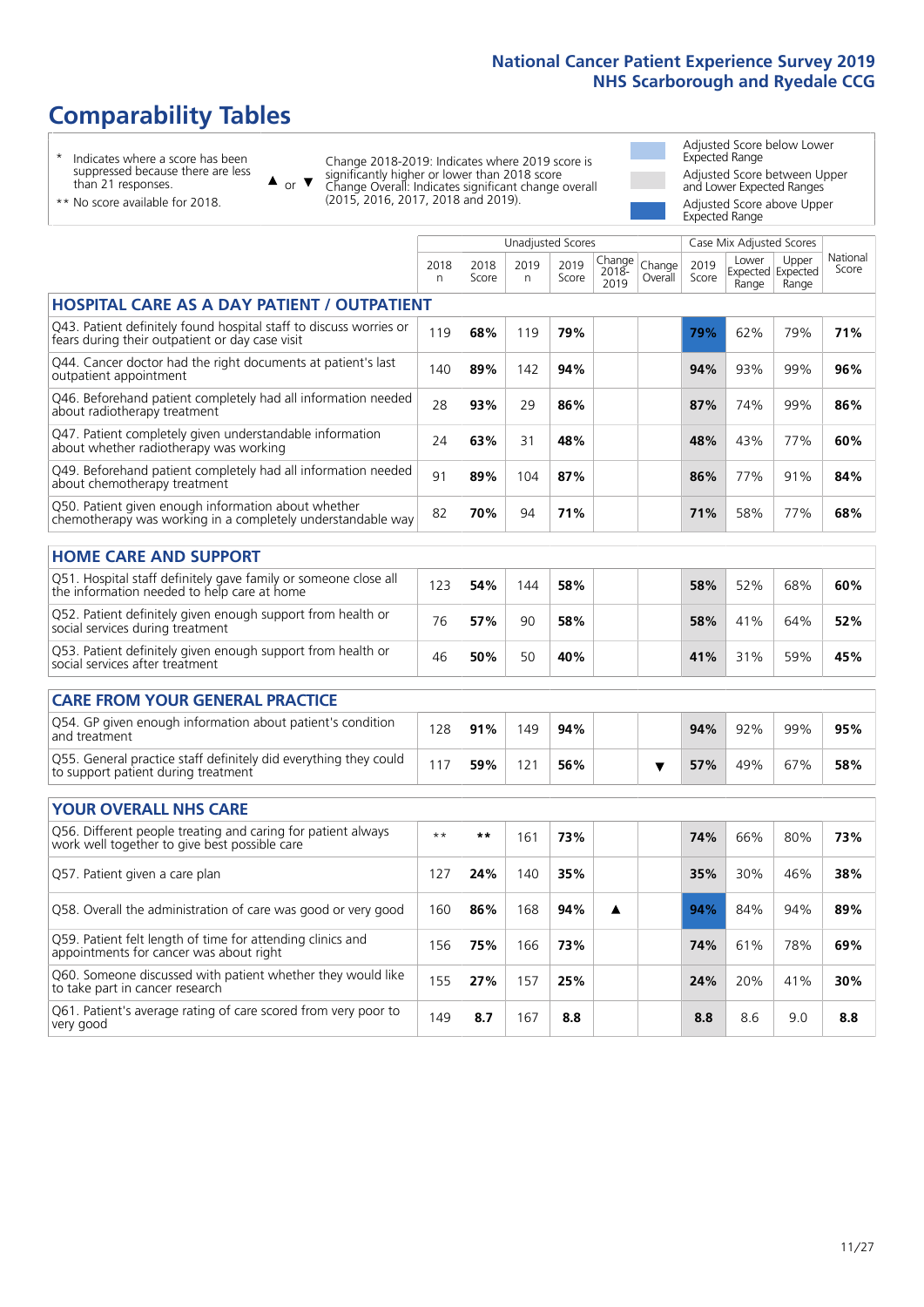- \* Indicates where a score has been suppressed because there are less than 21 responses.
- n.a. Indicates that there were no respondents for that tumour group.

| <b>SEEING YOUR GP</b>                           |            |         |               |                   |                    |                |                  |                       | Tumour Group |         |                                                 |                 |           |       |                |
|-------------------------------------------------|------------|---------|---------------|-------------------|--------------------|----------------|------------------|-----------------------|--------------|---------|-------------------------------------------------|-----------------|-----------|-------|----------------|
|                                                 |            | Brain   | <b>Breast</b> | Colorectal<br>LGT | ᠊ᢛ<br>Gynaecologic | Haematological | Head and<br>Neck | Lung                  | Prostate     | Sarcoma | Skin                                            | Upper<br>Gastro | Irologica | Other | All<br>Cancers |
| Q1. Saw GP once or twice before being told they | <b>CCG</b> | $\star$ | $\star$       | 73%               | $\star$            | $\star$        | $\star$          | $\star$               | $\star$      | n.a.    | $\star$                                         | $\star$         |           |       | 55% 70%        |
| needed to go to hospital                        | National   | 59%     |               | 94% 75%           | 77%                |                |                  | 67%   79%   71%   82% |              |         | 71% 90% 74% 83% 74% 79%                         |                 |           |       |                |
| Q2. Patient thought they were seen as soon as   | <b>CCG</b> | $\star$ |               | 95% 89%           |                    | 83%            | $\star$          | $\star$               | $\star$      | $\star$ | $\star$                                         | $\star$         | $\star$   |       | 61% 82%        |
| necessary                                       | National   | 79%     |               |                   |                    |                |                  |                       |              |         | 89% 83% 81% 82% 81% 84% 86% 69% 85% 79% 85% 79% |                 |           |       | 84%            |

### **DIAGNOSTIC TESTS** Tumour Group

|                                                   |                                          | Brain<br>CNS | <b>Breast</b> | olorectal.<br>LGT<br>Ũ | ᠊ᢛ<br>Gynaecologic | Haematological | Head and<br>Neck | Lung    | Prostate | Sarcoma | Skin    | Upper<br>Gastro | Irologica                                   | Other   | All<br>Cancers |
|---------------------------------------------------|------------------------------------------|--------------|---------------|------------------------|--------------------|----------------|------------------|---------|----------|---------|---------|-----------------|---------------------------------------------|---------|----------------|
| Q5. Received all the information needed about     | CCG                                      | $\star$      |               | 90% 96%                | $\star$            |                | $\star$          | $\star$ | $\star$  | $\star$ | $\star$ | $\star$         | $\star$                                     | $\star$ | 95%            |
| the test                                          | National                                 | 93%          | 95%           | 95%                    | 93%                | 95%            |                  | 93% 95% | 95%      | 93%     | 96%     | 95%             | 95%                                         | 95%     | 95%            |
| Q6. The length of time waiting for the test to be | <b>CCG</b>                               | $\star$      |               | 90% 88%                | $\star$            | $\star$        | $\star$          | $\star$ | $\star$  | $\star$ | $\star$ | $\star$         | $\star$                                     | $\star$ | 88%            |
| done was about right                              | National                                 |              | 84% 91%       | 88%                    |                    |                |                  |         |          |         |         |                 | 86% 89% 88% 87% 87% 81% 87% 84% 87% 86% 88% |         |                |
| Q7. Test results explained in completely          | <b>CCG</b>                               | $\star$      |               | 86% 74%                | $\star$            | $\star$        | $\star$          | $\star$ | $\star$  | $\star$ | $\star$ | $\star$         | $\star$                                     | $\star$ | 77%            |
| understandable way                                | National 71% 83% 82% 77% 77% 79% 80% 80% |              |               |                        |                    |                |                  |         |          |         |         |                 | 78% 84% 75% 80% 76% 80%                     |         |                |

| <b>FINDING OUT WHAT WAS WRONG WITH YOU</b>        |            |         |               |                 |                |                |                        |             | <b>Tumour Group</b> |         |         |                 |           |         |                |
|---------------------------------------------------|------------|---------|---------------|-----------------|----------------|----------------|------------------------|-------------|---------------------|---------|---------|-----------------|-----------|---------|----------------|
|                                                   |            | Brain   | <b>Breast</b> | ╮<br>Colorectal | Gynaecological | Haematological | ad and<br>Neck<br>Head | Lung        | Prostate            | Sarcoma | Skin    | Upper<br>Gastro | Jrologica | Other   | All<br>Cancers |
| Q10. Patient told they could bring a family       | <b>CCG</b> | $\star$ | 77%           | 93%             | $\star$        | 56%            | $\star$                | $\star$     | $\star$             | $\star$ | $\star$ | $\star$         | $\star$   | $\star$ | 69%            |
| member or friend when first told they had cancer  | National   | 85%     | 82%           | 82%             | 71%            | 71%            | 71%                    | 77%         | 79%                 | 73%     | 69%     | 76%             | 73%       | 75%     | 77%            |
| Q11. Patient felt they were told sensitively that | CCG        | $\star$ | 95%           | 86%             | $\star$        | 80%            | $\star$                | $\star$     | $\star$             | $\star$ | $\star$ | $\star$         | $\star$   |         | 70% 83%        |
| they had cancer                                   | National   | 79%     | 89%           | 87%             | 82%            | 84%            | 87%                    | 83%         | 86%                 | 84%     | 89%     | 81%             | 84%       |         | 83% 86%        |
| Q12. Patient completely understood the            | CCG        | $\star$ | 73%           | 175%            | $\star$        | 52%            | $\star$                | $\star$     | $\star$             |         | $\star$ | $\star$         | $\star$   | 65%     | 66%            |
| explanation of what was wrong                     | National   | 66%     | 77%           | 79%             | 73%            | 60%            | 78%                    | 76%         | 79%                 | 67%     | 80%     | 70%             | 77%       | 70%     | 73%            |
| Q13. Patient given easy to understand written     | <b>CCG</b> | $\star$ |               | 95% 85%         | $\star$        | 69%            | $\star$                | $\star$     | $\star$             | $\star$ | $\star$ | $\star$         | $\star$   | $\ast$  | 70%            |
| information about the type of cancer they had     | National   | 66%     |               | 78% 73%         | 71%            | 76%            |                        | 69% 67% 83% |                     |         | 67% 84% | 67%             | 74%       | 65%     | 74%            |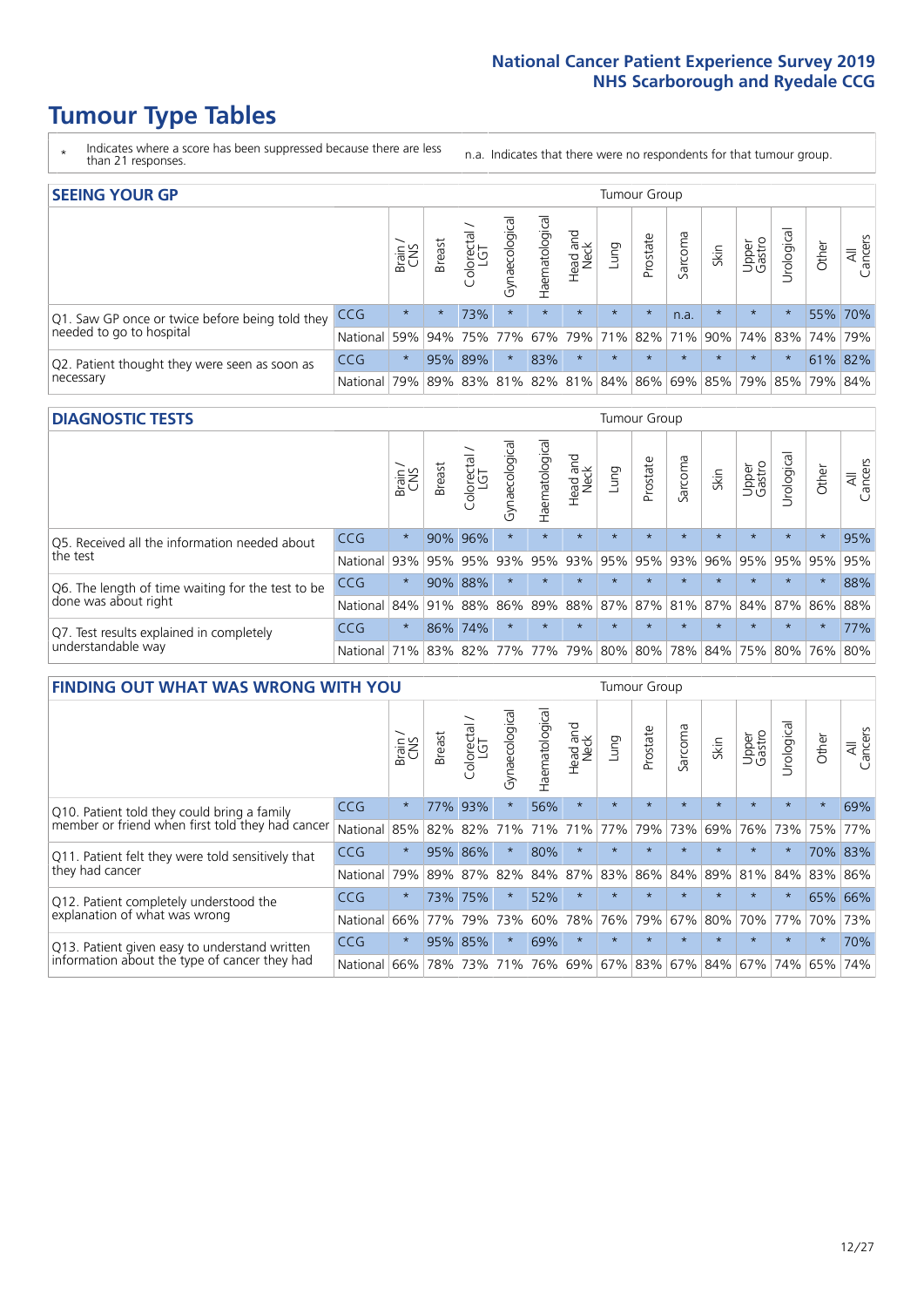\* Indicates where a score has been suppressed because there are less than 21 responses.

n.a. Indicates that there were no respondents for that tumour group.

| <b>DECIDING THE BEST TREATMENT FOR YOU</b>         |            |         |               |                        |                |                |                        |         | <b>Tumour Group</b> |                         |         |                 |            |         |                |
|----------------------------------------------------|------------|---------|---------------|------------------------|----------------|----------------|------------------------|---------|---------------------|-------------------------|---------|-----------------|------------|---------|----------------|
|                                                    |            | Brain   | <b>Breast</b> | olorectal.<br>LGT<br>Ū | Gynaecological | Haematological | ad and<br>Neck<br>Head | Lung    | Prostate            | Sarcoma                 | Skin    | Upper<br>Gastro | Jrological | Other   | All<br>Cancers |
| Q14. Patient felt that treatment options were      | CCG        | $\star$ | $\star$       | 85%                    | $\star$        | 81%            | $\star$                | $\star$ | $\star$             | $\star$                 | $\star$ | $\star$         | $\star$    | 77%     | 82%            |
| completely explained                               | National   | 85%     | 85%           | 85%                    | 85%            | 82%            | 87%                    | 84%     | 83%                 | 83%                     | 89%     | 81%             | 83%        |         | 79% 83%        |
| Q15. Patient felt possible side effects were       | <b>CCG</b> | $\star$ | 73%           | 70%                    | $\star$        | 63%            | $\star$                | $\star$ | $\star$             | $\star$                 | $\star$ | $\star$         | $\star$    |         | 65% 69%        |
| definitely explained in an understandable way      | National   | 69%     | 74%           | 76%                    | 75%            | 69%            | 73%                    | 74%     | 73%                 | 73%                     | 77%     | 72%             | 71%        | 70%     | 73%            |
| Q16. Patient definitely given practical advice and | CCG        | $\star$ | 73%           | 69%                    |                | 71%            | $\star$                | $\star$ | $\star$             | $\star$                 | $\star$ | $\star$         | $\star$    | 64%     | 65%            |
| support in dealing with side effects of treatment  | National   | 63%     | 70%           | 70%                    | 69%            | 65%            | 70%                    | 69%     | 65%                 | 66%                     | 71%     | 66%             | 63%        | 64%     | 67%            |
| Q17. Patient definitely told about side effects    | CCG        | $\star$ | 50%           | 42%                    | $\star$        | 46%            | $\star$                | $\star$ | $\star$             | $\star$                 | $\star$ | $\star$         | $\star$    | $\star$ | 45%            |
| that could affect them in the future               | National   | 62%     | 57%           | 59%                    | 56%            | 51%            | 64%                    | 56%     | 66%                 | 54%                     | 66%     | 53%             | 56%        | 52%     | 57%            |
| Q18. Patient definitely involved as much as they   | CCG        | $\star$ |               | 73% 81%                | $\star$        | 81%            | $\star$                | $\star$ | $\star$             | $\star$                 | $\star$ | $\star$         | $^\star$   |         | 70% 75%        |
| wanted in decisions about care and treatment       | National   | 79%     |               |                        | 81% 83% 81%    |                |                        |         |                     | 80% 81% 81% 84% 81% 87% |         | 79%             | 79%        | 78% 81% |                |

#### **CLINICAL NURSE SPECIALIST (CNS)** Tumour Group

|                                                            |            | Brain    | <b>Breast</b> | Colorectal<br>LGT | $\sigma$<br>Gynaecologic | Haematological | Head and<br>Neck | Lung    | Prostate | Sarcoma | Skin                        | Upper<br>Gastro | rological                                   | Other   | All<br>Cancers |
|------------------------------------------------------------|------------|----------|---------------|-------------------|--------------------------|----------------|------------------|---------|----------|---------|-----------------------------|-----------------|---------------------------------------------|---------|----------------|
| Q19. Patient given the name of a CNS who                   | <b>CCG</b> | $\star$  |               | 90% 96%           |                          | 94%            | $\star$          | $\star$ | $\star$  | $\star$ | $\star$                     | $\star$         | $\star$                                     | $\star$ | 88%            |
| would support them through their treatment                 | National   | 95%      | 95%           | 92%               | 95%                      | $ 92\% 91\% $  |                  | 94% 91% |          | 91%     | 91%                         | 93%             | 85% 89%                                     |         | 92%            |
| Q20. Patient found it very or quite easy to                | CCG        | $\star$  | $\star$       | 96%               | $\star$                  | 96%            | $\star$          | $\star$ | $\star$  | $\star$ | $\star$                     | $\star$         | $\star$                                     | $\star$ | 91%            |
| contact their CNS                                          | National   | 86%      |               | 84% 88% 85%       |                          |                |                  |         |          |         | 87% 86% 86% 80% 86% 90% 85% |                 | 83% 83%                                     |         | 85%            |
| . Patient got understandable answers to<br>O <sub>21</sub> | <b>CCG</b> | $\star$  | $\star$       | 77%               |                          | 96%            | $\star$          | $\star$ | $\star$  | $\star$ | $\star$                     | $\star$         | $\star$                                     | $\star$ | 88%            |
| important questions all or most of the time                | National   | $ 82\% $ | $ 87\% $      | 89%               |                          |                |                  |         |          |         |                             |                 | 86% 89% 88% 86% 87% 87% 93% 86% 87% 86% 87% |         |                |

| <b>SUPPORT FOR PEOPLE WITH CANCER</b>                                                             |            |         |               |                        |                |                |                        |             | <b>Tumour Group</b> |         |         |                 |           |         |                |
|---------------------------------------------------------------------------------------------------|------------|---------|---------------|------------------------|----------------|----------------|------------------------|-------------|---------------------|---------|---------|-----------------|-----------|---------|----------------|
|                                                                                                   |            | Brain   | <b>Breast</b> | olorectal.<br>LGT<br>Ũ | Gynaecological | Haematological | ad and<br>Neck<br>Head | Lung        | Prostate            | Sarcoma | Skin    | Upper<br>Gastro | Jrologica | Other   | All<br>Cancers |
| Q22. Hospital staff gave information about<br>support or self-help groups for people with         | <b>CCG</b> | $\star$ | 86%           | 83%                    | $\star$        | 91%            | $\star$                | $\star$     | $\star$             | $\star$ | $\star$ | $\star$         | $\star$   | $\star$ | 81%            |
| cancer                                                                                            | National   | 92%     | 92%           | 88%                    | 87%            | 86%            | 88%                    | 87%         | 91%                 | 86%     | 90%     | 88%             | 81%       | 83%     | 88%            |
| Q23. Hospital staff discussed or gave information<br>about the impact cancer could have on day to | CCG        | $\star$ | $\star$       | 90%                    | $\star$        | 79%            | $\star$                | $\star$     | $\star$             | $\star$ |         | $\star$         | $\star$   | $\star$ | 78%            |
| day activities                                                                                    | National   | 84%     | 86%           | 85%                    | 82%            | 84%            | 84%                    | 83%         | 88%                 | 81%     | 86%     | 83%             | 78%       | 79%     | 84%            |
| Q24. Hospital staff gave information on getting                                                   | CCG        | $\star$ | $\star$       | $\star$                | $\star$        | 64%            | $\ast$                 | $\star$     | $\star$             | $\star$ |         | $\star$         | $\star$   | $\star$ | 60%            |
| financial help or possible benefits                                                               | National   | 78%     | 68%           | 61%                    | 66%            | 61%            | 67%                    | 72%         | 55%                 | 64%     | 60%     | 64%             | 47%       | 59%     | 63%            |
| Q25. Hospital staff told patient they could get                                                   | <b>CCG</b> | n.a.    | $\star$       | $\star$                | $\star$        | $\star$        | $\star$                | $\star$     | $\star$             | $\star$ | $\star$ | $\star$         | $\star$   | $\ast$  | 81%            |
| free prescriptions                                                                                | National I | 82%     |               | 81% 83%                | 79%            | 87%            |                        | 84% 86% 80% |                     | 78%     | 71%     | $84\%$          |           | 73% 81% | 82%            |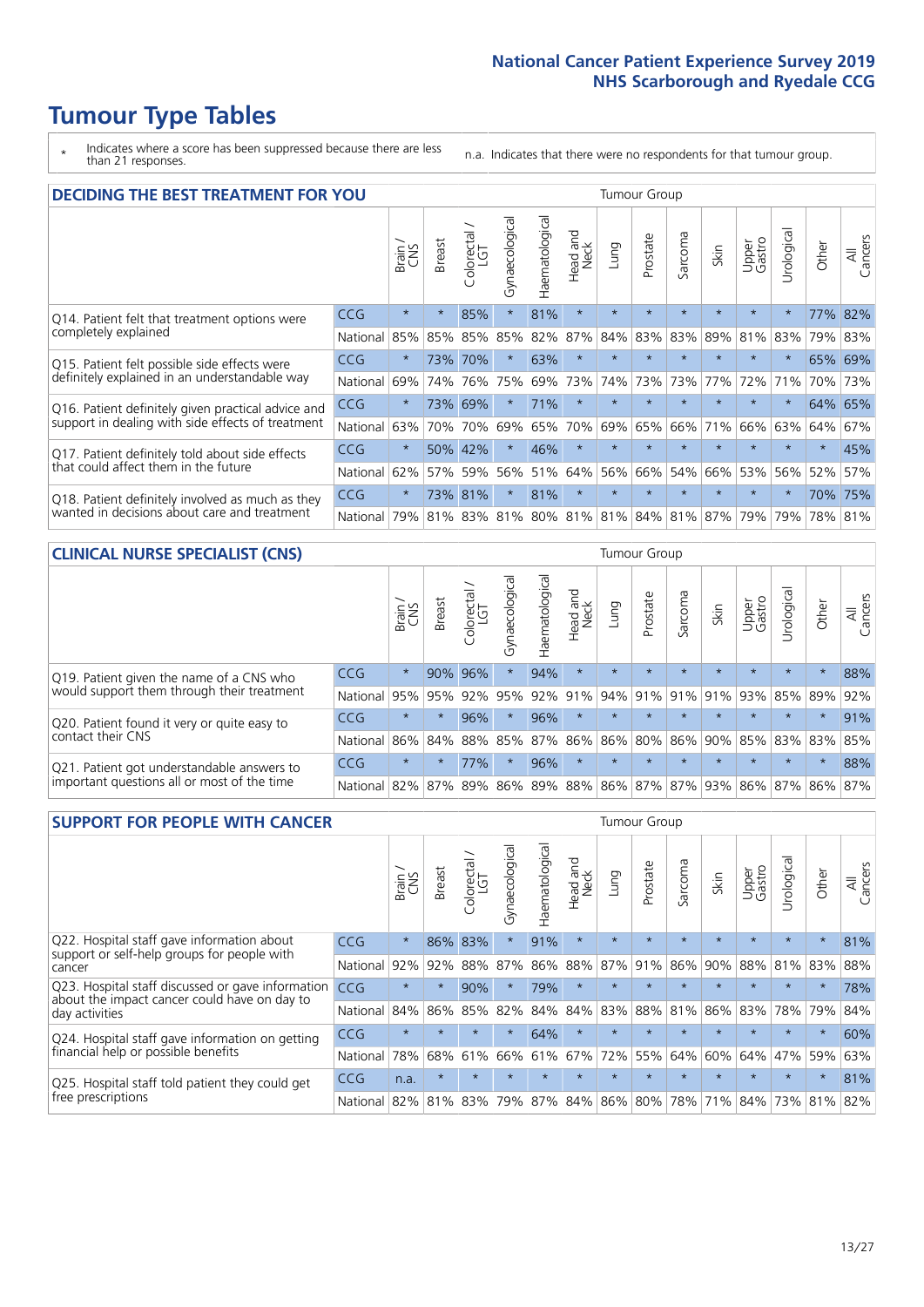- \* Indicates where a score has been suppressed because there are less than 21 responses.
- n.a. Indicates that there were no respondents for that tumour group.

| <b>OPERATIONS</b>                                |            |              |               |            |                   |               |                                                           |             | <b>Tumour Group</b> |         |         |                 |            |         |                |
|--------------------------------------------------|------------|--------------|---------------|------------|-------------------|---------------|-----------------------------------------------------------|-------------|---------------------|---------|---------|-----------------|------------|---------|----------------|
|                                                  |            | Brain<br>CNS | <b>Breast</b> | Colorectal | ল<br>Gynaecologic | Haematologica | Head and<br>Neck                                          | Lung        | Prostate            | Sarcoma | Skin    | Upper<br>Gastro | Urological | Other   | All<br>Cancers |
| Q27. Beforehand, patient had all the information | <b>CCG</b> | $\star$      | $\star$       | $\star$    | $\star$           | $\star$       | $\star$                                                   | $\star$     | $\star$             | n.a.    | $\star$ | $\star$         | $\star$    | $\star$ | 98%            |
| needed about the operation                       | National   | 96%          | 97%           | 96%        | 96%               | 94%           |                                                           | 96% 95% 97% |                     |         | 95% 96% | 96%             | 95%        | 95%     | 96%            |
| Q28. Afterwards, staff completely explained how  | <b>CCG</b> | $\star$      | $\star$       | $\star$    | $\star$           | $\star$       | $\star$                                                   | $\star$     | $\star$             | n.a.    | $\star$ | $\star$         | $\star$    | $\star$ | 83%            |
| operation had gone in understandable way         | National   | 76%          |               | 79% 83%    |                   |               | 79%   78%   79%   79%   78%   80%   82%   79%   76%   77% |             |                     |         |         |                 |            |         | 79%            |

# **HOSPITAL CARE AS AN INPATIENT** Tumour Group

|                                                                   |                  | Brain   | Breast  | $Color et al /$<br>LGT | Gynaecological | Haematological      | Head and<br>Neck | Lung    | Prostate        | Sarcoma | Skin | Upper<br>Gastro | Urological  | Other   | All<br>Cancers |
|-------------------------------------------------------------------|------------------|---------|---------|------------------------|----------------|---------------------|------------------|---------|-----------------|---------|------|-----------------|-------------|---------|----------------|
| Q30. Hospital staff didn't talk in front of patient               | CCG              | $\star$ | $\star$ | $\star$                | $\star$        | $\star$             | $\star$          | $\star$ | $\star$         | $\star$ | n.a. | $\star$         | $\star$     | $\star$ | 86%            |
| as if patient wasn't there                                        | National         | 81%     | 86%     | 81%                    | 83%            | 84%                 |                  | 83% 81% | 88%             | 86%     |      |                 | 86% 81% 83% | 82%     | 84%            |
| 031. Patient had confidence and trust in all                      | CCG              | $\star$ | $\star$ | $\star$                | $\star$        | $\star$             | $\star$          | $\star$ | $\star$         | $\star$ | n.a. | $\star$         | $\star$     | $\star$ | 82%            |
| doctors treating them                                             | National         | 82%     | 83%     | 85%                    | 83%            | 82%                 |                  | 87% 83% | 89%             | 86%     | 85%  | 81%             | 85%         | 80%     | 84%            |
| Q32. Patient's family or someone close definitely                 | CCG              | $\star$ | $\star$ | $\star$                | $\star$        | $\star$             | $\star$          | $\star$ | $\star$         | $\star$ | n.a. |                 | $\star$     | $\star$ | 69%            |
| felt able to talk to a doctor                                     | National         | 67%     | 72%     | 73%                    | 72%            | 74%                 | 75%              | 74%     | 72%             | 71%     | 74%  | 73%             | 71%         | 69%     | 72%            |
| Q33. Patient had confidence and trust in all the                  | CCG              | $\star$ | $\star$ | $\star$                | $\star$        | $\star$             | $\star$          | $\star$ | $\star$         | $\star$ | n.a. | $\star$         | $\star$     | $\star$ | 69%            |
| ward nurses treating them                                         | National         | 72%     | 73%     | 72%                    | 71%            | 77%                 | 75%              | 77%     | 79%             | 74%     | 75%  | 73%             | 77%         | 69%     | 74%            |
| Q34. Patient thought there were always or nearly                  | CCG              | $\star$ | $\star$ | $\star$                | $\star$        | $\star$             | $\star$          | $\star$ | $\star$         | $\star$ | n.a. |                 | $\star$     | $\star$ | 59%            |
| always enough nurses on duty to care for them                     | National         | 68%     | 64%     | 62%                    | 63%            | 63%                 | 65% 68%          |         | 72%             | 65%     | 70%  | 65%             | 66%         | 60%     | 64%            |
| Q35. All hospital staff asked patient what name                   | CCG              | $\star$ | $\star$ | $\star$                | $\star$        | $\star$             | $\star$          | $\star$ | $\star$         | $\star$ | n.a. |                 | $\star$     | $\star$ | 67%            |
| they prefer to be called by                                       | National         | 68%     | 62%     | 74%                    | 65%            | 72%                 |                  | 71% 76% | 72%             | 74%     | 70%  | 78%             | 76%         | 69%     | 71%            |
| Q36. Patient always given enough privacy when                     | CCG              | $\star$ | $\star$ | $\star$                | $\star$        | $\star$             | $\star$          | $\star$ | $\star$         | $\star$ | n.a. | $\star$         | $\star$     | $\star$ | 78%            |
| discussing condition or treatment                                 | National         | 78%     | 84%     | 85%                    | 81%            |                     | 86% 87% 84%      |         | 88%             | 84%     | 84%  | 84%             | 85%         | 82%     | 85%            |
| Q37. Patient definitely found hospital staff to                   | <b>CCG</b>       | $\star$ | $\star$ | $\star$                | $\star$        | $\star$             | $\star$          | $\star$ | $\star$         | $\star$ | n.a. | ÷               | $\star$     | $\star$ | 48%            |
| discuss worries or fears during their inpatient visit             | National         | 45%     | 51%     | 55%                    | 51%            | 56%                 | 52%              | 49%     | 53%             | 54%     | 51%  | 53%             | 49%         | 46%     | 52%            |
| Q38. Hospital staff definitely did everything they                | CCG              | $\star$ | $\star$ | $\star$                | $\star$        | $\star$             | $\star$          | $\star$ | $\star$         | $\star$ | n.a. | $\star$         | $\star$     | $\star$ | 87%            |
| could to help control pain                                        | National         | 85%     | 83%     | 84%                    | 82%            | 82%                 | 80%              | 84%     | 85%             | 83%     | 85%  | 82%             | 81%         | 82%     | 83%            |
| Q39. Patient always felt they were treated with                   | CCG              | $\star$ | $\star$ | $\star$                | $\star$        | $\star$             | $\star$          | $\star$ | $\star$         | $\star$ | n.a. | $\star$         | $\star$     | $\star$ | 88%            |
| respect and dignity while in hospital                             | National         | 85%     | 87%     | 87%                    | 85%            | 89%                 |                  | 87% 88% | 91%             | 89%     | 89%  | 88%             | 90%         | 86%     | 88%            |
| Q40. Patient given clear written information                      | <b>CCG</b>       | $\star$ | $\star$ | $\star$                | $\star$        | $\star$             | $\star$          | $\star$ | $\star$         | $\star$ | n.a. | $\star$         | $\star$     | $\star$ | 87%            |
| about what should or should not do after leaving<br>hospital      | National         | 80%     | 89%     |                        |                | 86% 86% 83% 87% 82% |                  |         | 91%             | 85%     | 90%  |                 | 82% 87%     | 83%     | 86%            |
| Q41. Hospital staff told patient who to contact                   | CCG              | $\star$ | $\star$ | $\star$                | $\star$        | $\star$             | $\star$          | $\star$ | $\star$         | $\star$ | n.a. |                 | $\star$     | $\star$ | 97%            |
| if worried about condition or treatment after<br>leaving hospital | National 94% 95% |         |         |                        |                | 95% 93% 96%         |                  |         | 93% 92% 96% 94% |         | 95%  | 92%             | 92%         | 93%     | 94%            |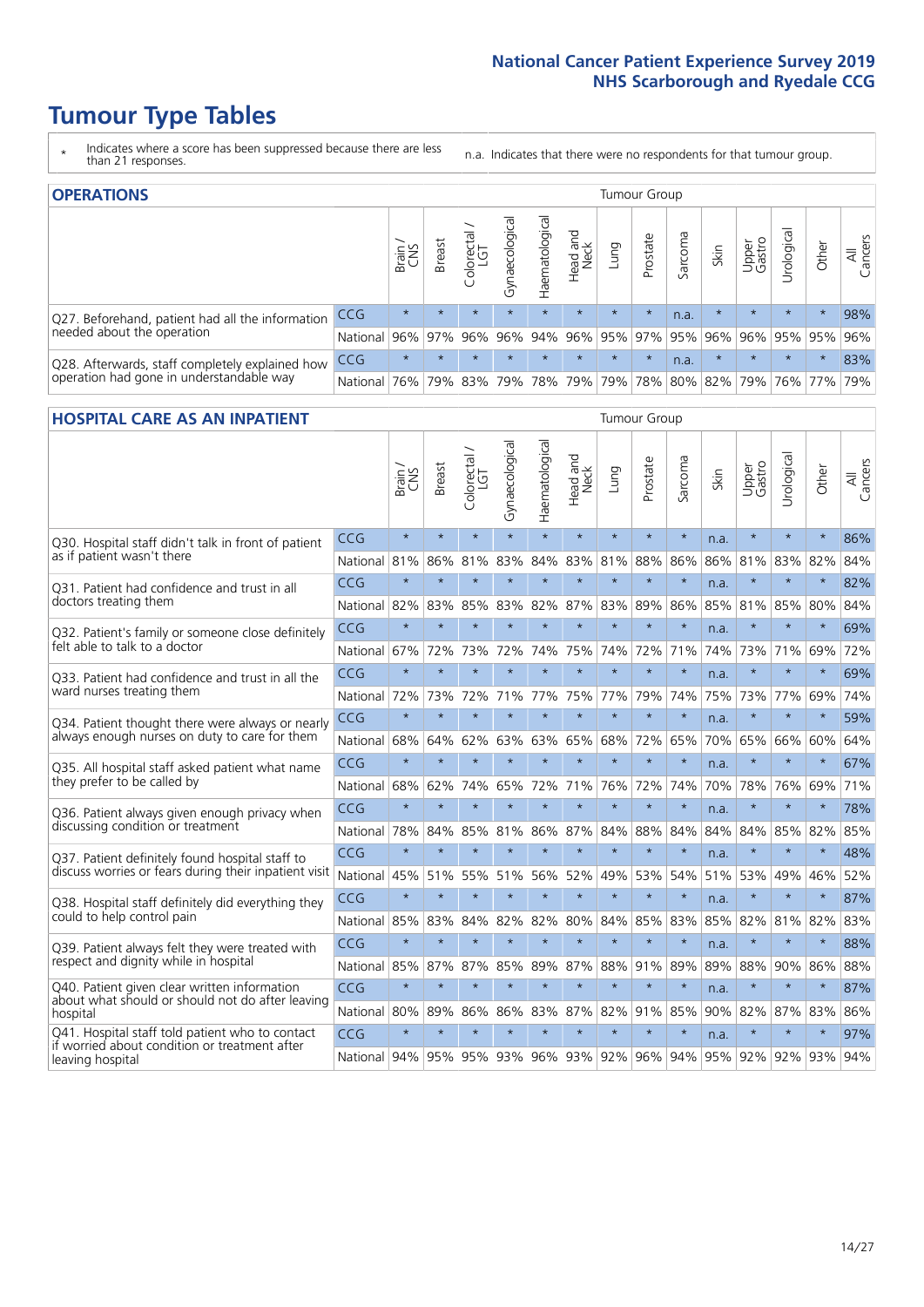- \* Indicates where a score has been suppressed because there are less than 21 responses.
- n.a. Indicates that there were no respondents for that tumour group.

| <b>HOSPITAL CARE AS A DAY PATIENT / OUTPATIENT</b><br><b>Tumour Group</b>                  |            |         |               |                       |                |                |                         |         |          |         |         |                 |            |         |                |
|--------------------------------------------------------------------------------------------|------------|---------|---------------|-----------------------|----------------|----------------|-------------------------|---------|----------|---------|---------|-----------------|------------|---------|----------------|
|                                                                                            |            | Brain   | <b>Breast</b> | olorectal<br>LGT<br>Ū | Gynaecological | Haematological | ead and<br>Neck<br>Head | Lung    | Prostate | Sarcoma | Skin    | Upper<br>Gastro | Urological | Other   | All<br>Cancers |
| Q43. Patient definitely found hospital staff to                                            | CCG        | n.a.    | $\star$       | $\star$               | $\star$        | 81%            | $\star$                 | $\star$ | $\star$  | $\star$ | n.a.    | $\star$         | $\star$    | $\star$ | 79%            |
| discuss worries or fears during their outpatient or<br>day case visit                      | National   | 66%     | 68%           | 73%                   | 70%            | 73%            | 72%                     | 70%     | 74%      | 72%     | 72%     | 71%             | 67%        | 68%     | 71%            |
| Q44. Cancer doctor had the right documents at                                              | <b>CCG</b> | $\star$ | $\star$       | 91%                   | $\star$        | 93%            | $\star$                 | $\star$ | $\star$  | $\star$ |         |                 | $\star$    | 95%     | 94%            |
| patient's last outpatient appointment                                                      | National   | 94%     | 96%           | 96%                   | 96%            | 97%            | 96%                     | 96%     | 96%      | 96%     | 96%     | 94%             | 96%        | 95%     | 96%            |
| Q46. Beforehand patient completely had<br>all information needed about radiotherapy        | CCG        | $\star$ | $\star$       | $\star$               |                |                | $\star$                 | $\star$ | $\star$  | n.a.    | n.a.    | $\star$         | n.a.       | $\star$ | 86%            |
| treatment                                                                                  | National   | 91%     | 88%           | 83%                   | 88%            | 84%            | 86%                     | 86%     | 88%      | 88%     | 84%     | 86%             | 83%        | 84%     | 86%            |
| Q47. Patient completely given understandable<br>information about whether radiotherapy was | CCG        | $\star$ | $\star$       | $\star$               |                |                | $\star$                 | ÷       | $\star$  | ÷       | $\star$ | $\star$         | n.a.       | $\star$ | 48%            |
| working                                                                                    | National   | 56%     | 60%           | 57%                   | 61%            | 62%            | 63%                     | 59%     | 60%      | 67%     | 57%     | 52%             | 59%        | 59%     | 60%            |
| Q49. Beforehand patient completely had all                                                 | CCG        | $\star$ | $\star$       | 86%                   | $\star$        | 90%            | $\star$                 | $\star$ | $\star$  | $\star$ | n.a.    | $\star$         | ¥          | $\ast$  | 87%            |
| information needed about chemotherapy<br>treatment                                         | National   | 80%     | 82%           | 86%                   | 87%            | 85%            | 79%                     | 84%     | 86%      | 86%     | 90%     | 84%             | 85%        | 85%     | 84%            |
| Q50. Patient given enough information about                                                | <b>CCG</b> | $\star$ | $\star$       |                       |                | 90%            | n.a.                    | $\star$ | $\star$  | $\star$ | n.a.    | $\star$         |            | $\star$ | 71%            |
| whether chemotherapy was working in a<br>completely understandable way                     | National   | 54%     | 62%           | 64%                   | 68%            | 75%            |                         | 57% 67% | 66%      | 71%     | 79%     | 61%             | 68%        | 69%     | 68%            |

### **HOME CARE AND SUPPORT** Tumour Group

|                                                                                                                   |            | Brain   | Breast  | Colorectal<br>LGT | ᢛ<br>Gynaecologic | Haematological | Head and<br>Neck | <b>Dung</b> | Prostate | Sarcoma | Skin    | Upper<br>Gastro | rologica | Other   | All<br>Cancers |
|-------------------------------------------------------------------------------------------------------------------|------------|---------|---------|-------------------|-------------------|----------------|------------------|-------------|----------|---------|---------|-----------------|----------|---------|----------------|
| Q51. Hospital staff definitely gave family or<br>someone close all the information needed to<br>help care at home | <b>CCG</b> | $\star$ | $\star$ | 77%               |                   | 68%            | $\star$          | $\star$     | $\star$  | $\star$ | $\star$ | $\star$         | $\star$  | $\star$ | 58%            |
|                                                                                                                   | National   | 58%     | 58%     | 63%               | 57%               | 62%            | 67%              |             | 59% 61%  |         | 62% 65% | 60%             | 59% 55%  |         | 60%            |
| Q52. Patient definitely given enough support<br>from health or social services during treatment                   | <b>CCG</b> | $\star$ |         |                   |                   |                | $\star$          | $\star$     | $\star$  |         |         | $\star$         | $\star$  | $\star$ | 58%            |
|                                                                                                                   | National   | 42%     | 52%     | 60%               |                   | 45% 51%        | 59%              | 50%         | 48%      |         | 53% 57% | 54%             | 48% 51%  |         | 52%            |
| Q53. Patient definitely given enough support<br>from health or social services after treatment                    | <b>CCG</b> | $\star$ | $\star$ | $\star$           | $\star$           | $\star$        | $\star$          | n.a.        | $\star$  | n.a.    | $\star$ | $\star$         | $\star$  | $\star$ | 40%            |
|                                                                                                                   | National   | 39%     | 41% 53% |                   | 39%               | $ 43\% $       | 56%              | 40%         | 46%      | 48%     | 59%     | 47%             | 44%      | 44%     | 45%            |

| <b>CARE FROM YOUR GENERAL PRACTICE</b>                                      |            |         |               |                   |                |                  |                  | Tumour Group |                         |         |         |                 |            |                             |                |
|-----------------------------------------------------------------------------|------------|---------|---------------|-------------------|----------------|------------------|------------------|--------------|-------------------------|---------|---------|-----------------|------------|-----------------------------|----------------|
|                                                                             |            | Brain   | <b>Breast</b> | Colorectal<br>LGT | Gynaecological | ক<br>aematologic | Head and<br>Neck | Lung         | Prostate                | Sarcoma | Skin    | Upper<br>Gastro | Jrological | Other                       | All<br>Cancers |
| Q54. GP given enough information about<br>patient's condition and treatment | <b>CCG</b> | $\star$ | 大             | 100%              |                | 100%             | $\ast$           | $\star$      | $\star$                 | $\star$ | $\star$ | $\star$         | $\star$    | $\star$                     | 94%            |
|                                                                             | National   | 91%     |               | 96% 95%           | 95%            |                  |                  |              | 96% 94% 94% 96% 94% 96% |         |         |                 |            | 93% 95% 94%                 | 95%            |
| Q55. General practice staff definitely did                                  | <b>CCG</b> | $\star$ | $\star$       | $\star$           | $\star$        | $\star$          | $\star$          | $\star$      | $\star$                 | $\star$ | $\star$ | $\star$         | $\star$    | $\star$                     | 56%            |
| everything they could to support patient during<br>treatment                | National   | 55%     |               | 58% 59%           | 56%            |                  |                  |              | 56% 59% 56% 64%         |         |         |                 |            | 56%   65%   59%   59%   55% | 58%            |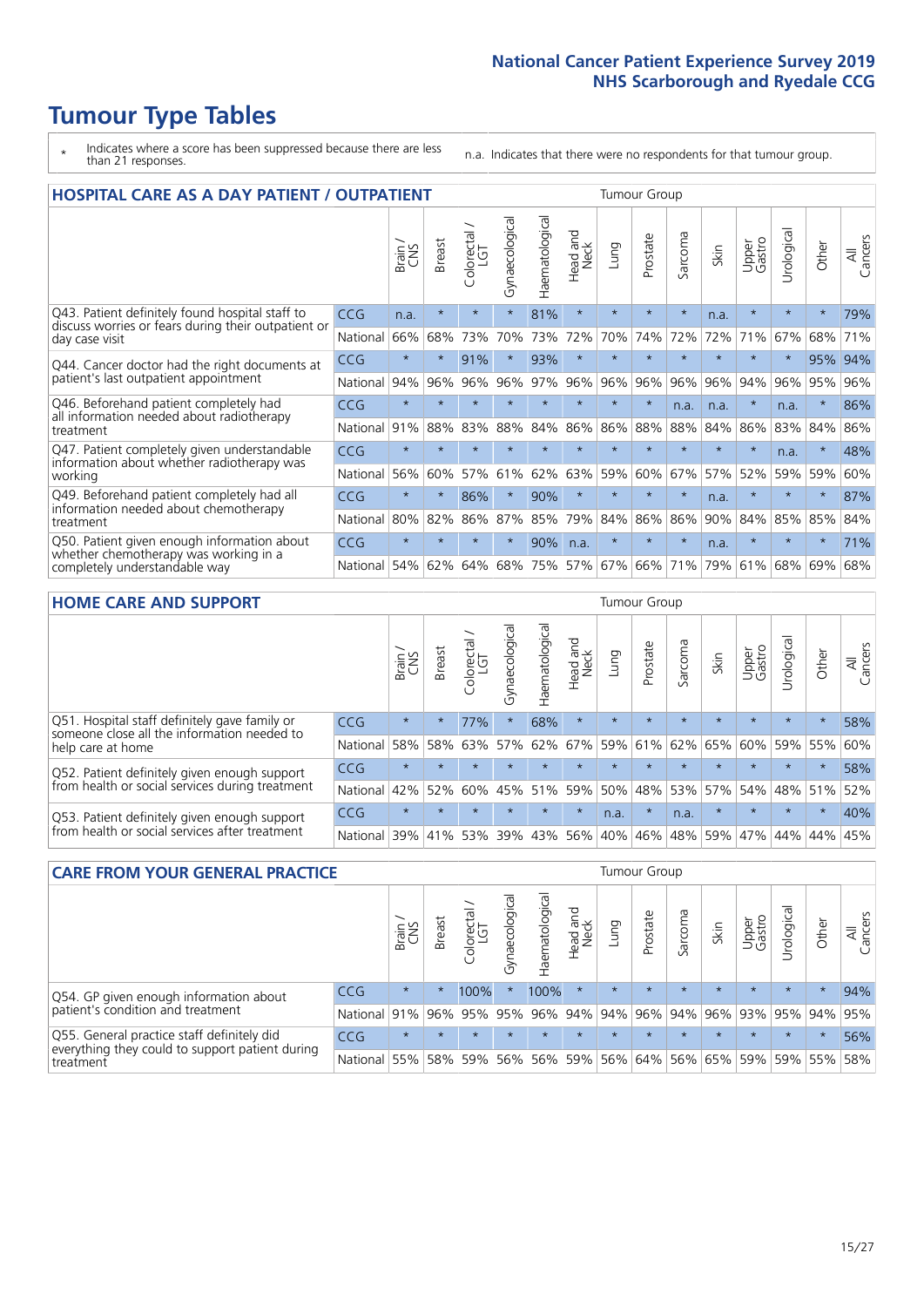- \* Indicates where a score has been suppressed because there are less than 21 responses.
- n.a. Indicates that there were no respondents for that tumour group.

| <b>YOUR OVERALL NHS CARE</b> |  |  |  |  |
|------------------------------|--|--|--|--|
|------------------------------|--|--|--|--|

| <b>YOUR OVERALL NHS CARE</b>                                    |            |              |               |                    |                |                |                         |         | <b>Tumour Group</b> |         |         |                 |                         |         |                |  |  |
|-----------------------------------------------------------------|------------|--------------|---------------|--------------------|----------------|----------------|-------------------------|---------|---------------------|---------|---------|-----------------|-------------------------|---------|----------------|--|--|
|                                                                 |            | Brain<br>CNS | <b>Breast</b> | Colorectal.<br>LGT | Gynaecological | Haematological | ead and<br>Neck<br>Head | Dung    | Prostate            | Sarcoma | Skin    | Upper<br>Gastro | Irological<br>$\supset$ | Other   | All<br>Cancers |  |  |
| Q56. Different people treating and caring for                   | <b>CCG</b> | $\star$      | $\star$       | 67%                | $\star$        | 90%            | $\star$                 | $\star$ | $\star$             | $\star$ | $\star$ | $\star$         | $\star$                 | 52%     | 73%            |  |  |
| patient always work well together to give best<br>possible care | National   | 60%          | 73%           | 73%                | 69%            | 75%            | 73%                     | 73%     | 75%                 | 70%     | 79%     | 69%             | 74%                     | 68%     | 73%            |  |  |
|                                                                 | CCG        | $\star$      | $\star$       | 36%                |                | 39%            | $\star$                 | $\star$ | $\star$             | $\star$ | $\star$ | $\star$         |                         | $\star$ | 35%            |  |  |
| Q57. Patient given a care plan                                  | National   | 36%          | 41%           | 40%                | 34%            | 36%            | 39%                     | 36%     | 40%                 | 34%     | 44%     | 36%             | 33%                     | 31%     | 38%            |  |  |
| Q58. Overall the administration of care was good                | <b>CCG</b> | $\star$      | 100% 82%      |                    |                | 100%           | $\star$                 | $\star$ | $\star$             | $\star$ | $\star$ | $\star$         | $\star$                 | 96%     | 94%            |  |  |
| or very good                                                    | National   | 85%          | 90%           | 88%                | 87%            | 91%            | 90%                     | 90%     | 88%                 | 88%     | 90%     | 86%             | 85%                     | 87%     | 89%            |  |  |
| Q59. Patient felt length of time for attending                  | CCG        | $\star$      | $\star$       | 74%                | $\star$        | 81%            | $\star$                 | $\star$ | $\star$             | $\star$ | $\star$ |                 |                         | 67%     | 73%            |  |  |
| clinics and appointments for cancer was about<br>right          | National   | 58%          | 68%           | 73%                | 66%            | 66%            | 71%                     | 71%     | 76%                 | 68%     | 73%     | 66%             | 75%                     | 64%     | 69%            |  |  |
| Q60. Someone discussed with patient whether                     | <b>CCG</b> | $\star$      | $\star$       | 42%                |                | 32%            | $\ast$                  | $\star$ | $\star$             | $\star$ | $\star$ | $\star$         |                         | 13%     | 25%            |  |  |
| they would like to take part in cancer research                 | National   | 42%          | 30%           | 32%                | 31%            | 33%            | 21%                     | 34%     | 31%                 | 36%     | 20%     | 36%             | 21%                     | 32%     | 30%            |  |  |
| Q61. Patient's average rating of care scored from               | <b>CCG</b> | $\star$      | 9.3           | 8.6                | $\star$        | 9.0            | $\ast$                  | $\star$ | $\star$             | $\star$ | $\star$ | $\star$         | $\star$                 | 8.3     | 8.8            |  |  |
| very poor to very good                                          | National   | 8.6          | 8.9           | 8.8                | 8.7            | 8.9            | 8.8                     | 8.8     | 8.8                 | 8.8     | 8.9     | 8.7             | 8.7                     | 8.7     | 8.8            |  |  |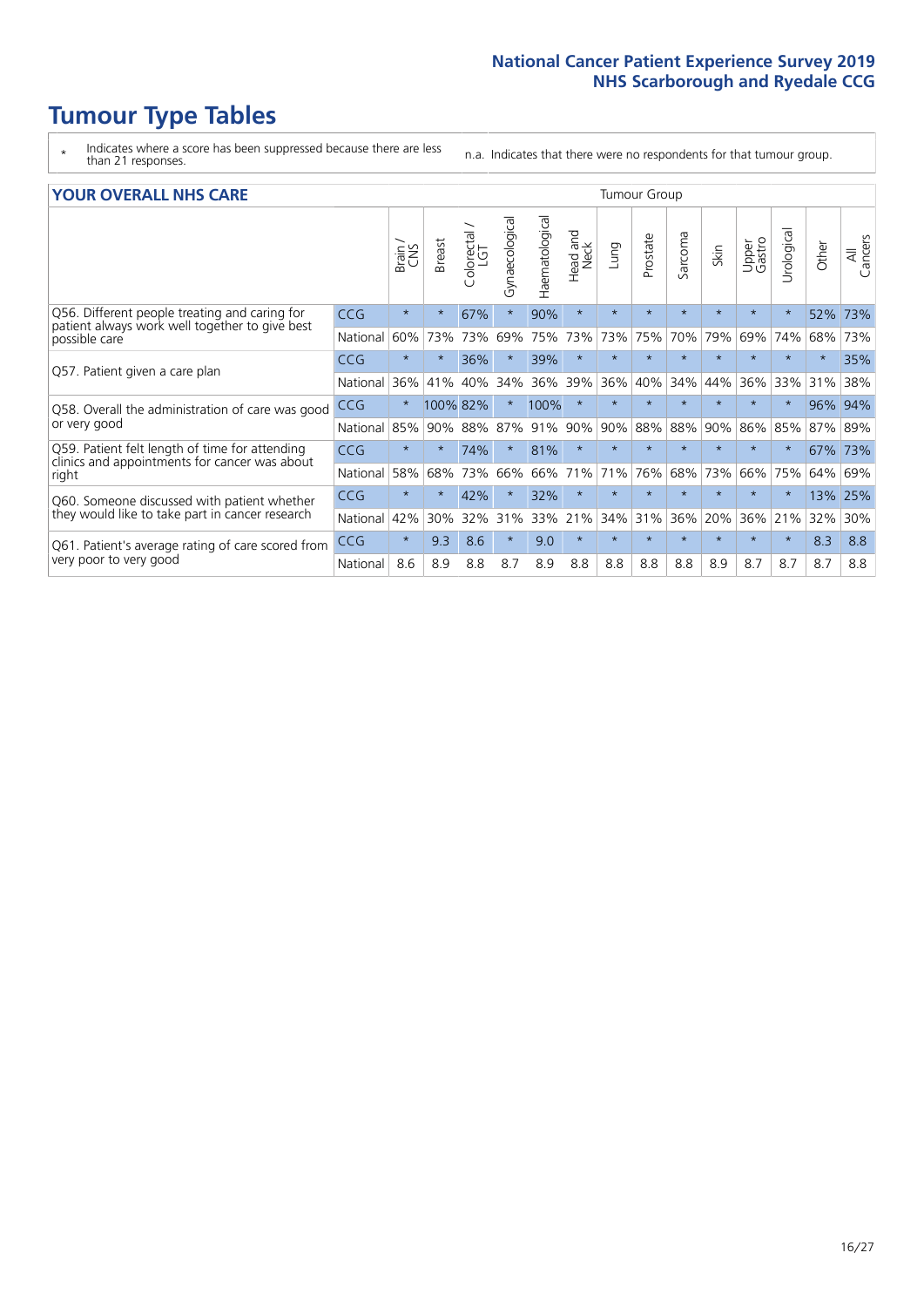### **Year on Year Charts**





#### **DIAGNOSTIC TESTS**





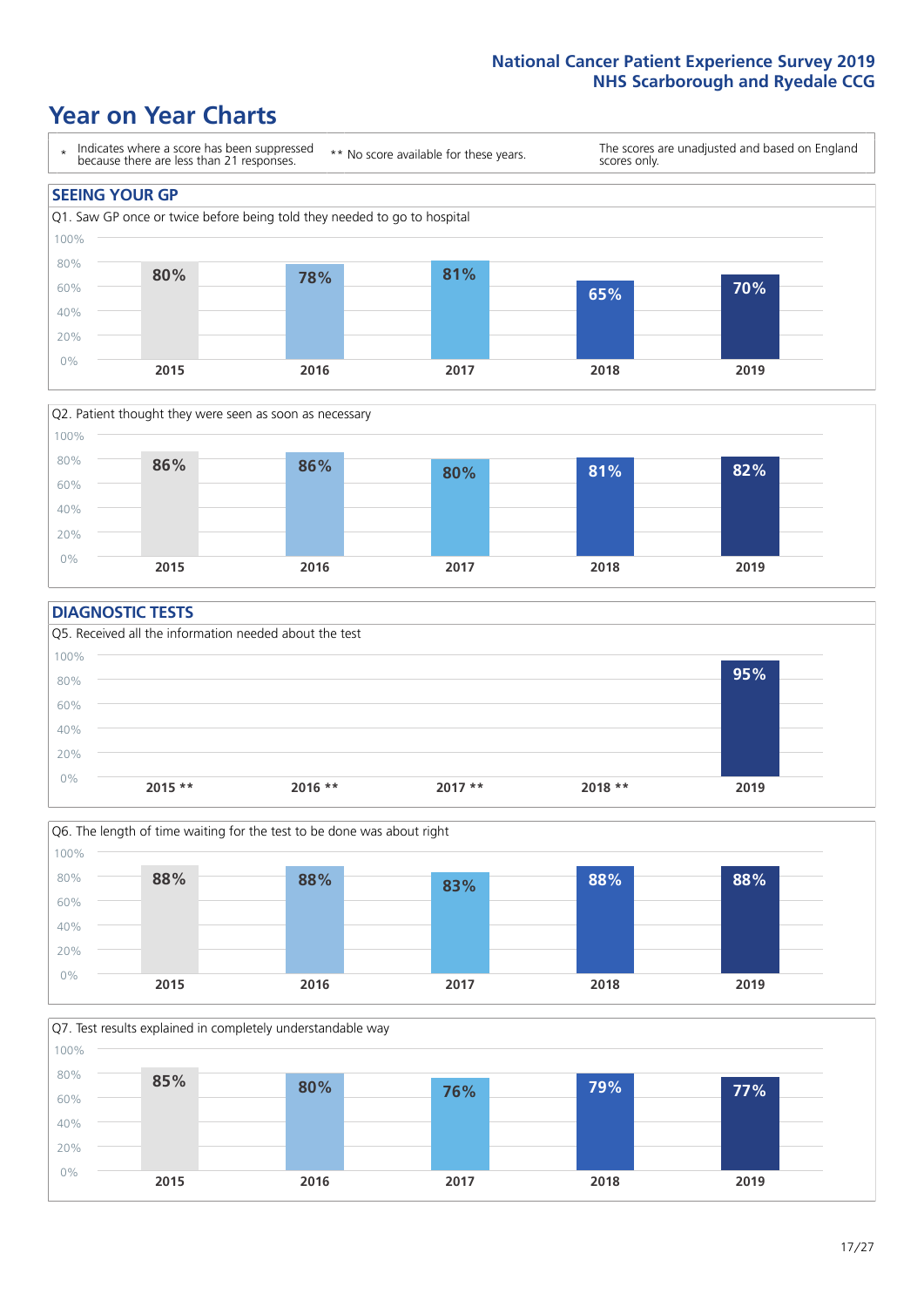







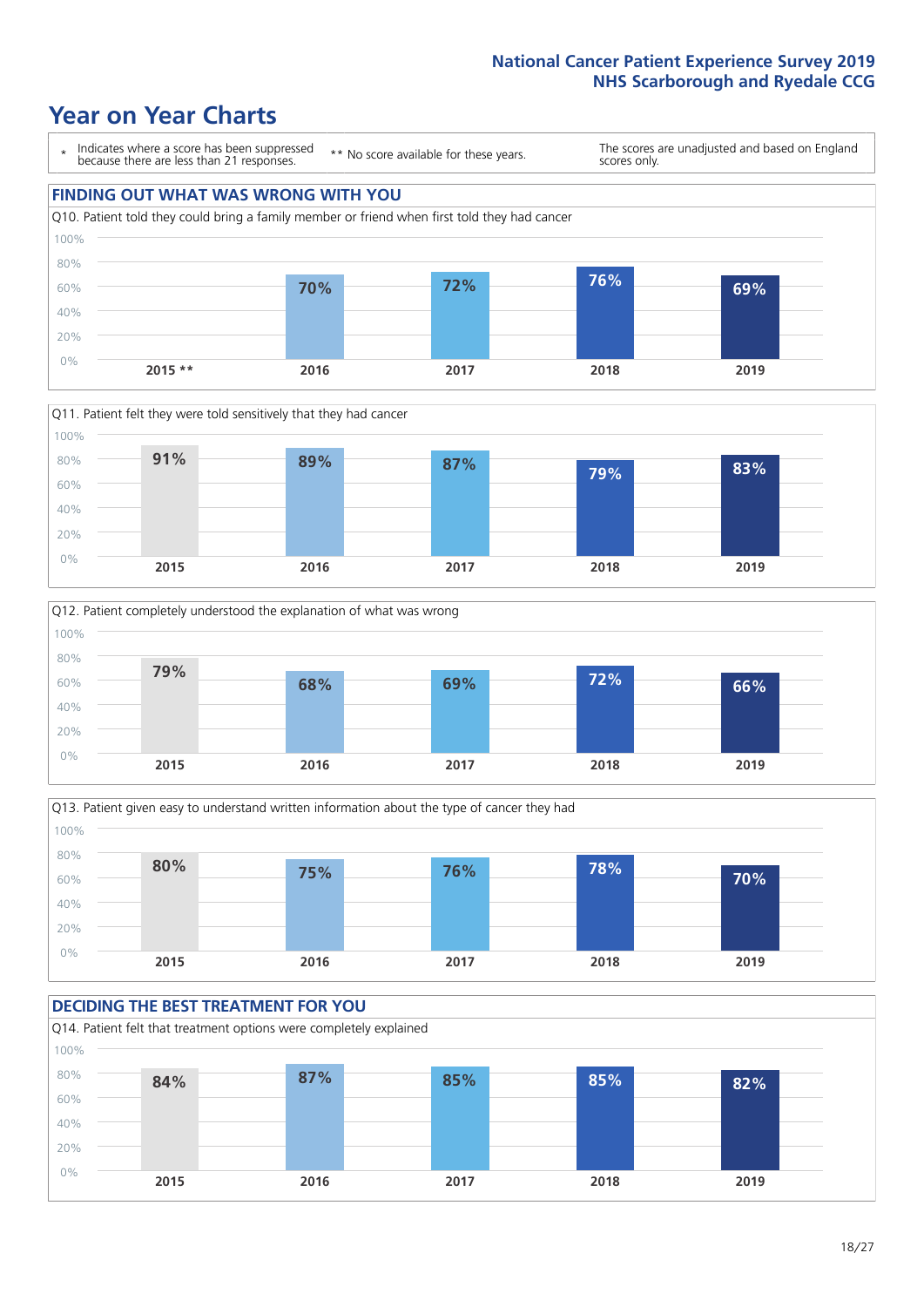





Q18. Patient definitely involved as much as they wanted in decisions about care and treatment  $0%$ 20% 40% 60% 80% 100% **2015 \*\* 2016 \*\* 2017 \*\* 2018 \*\* 2019 75%**

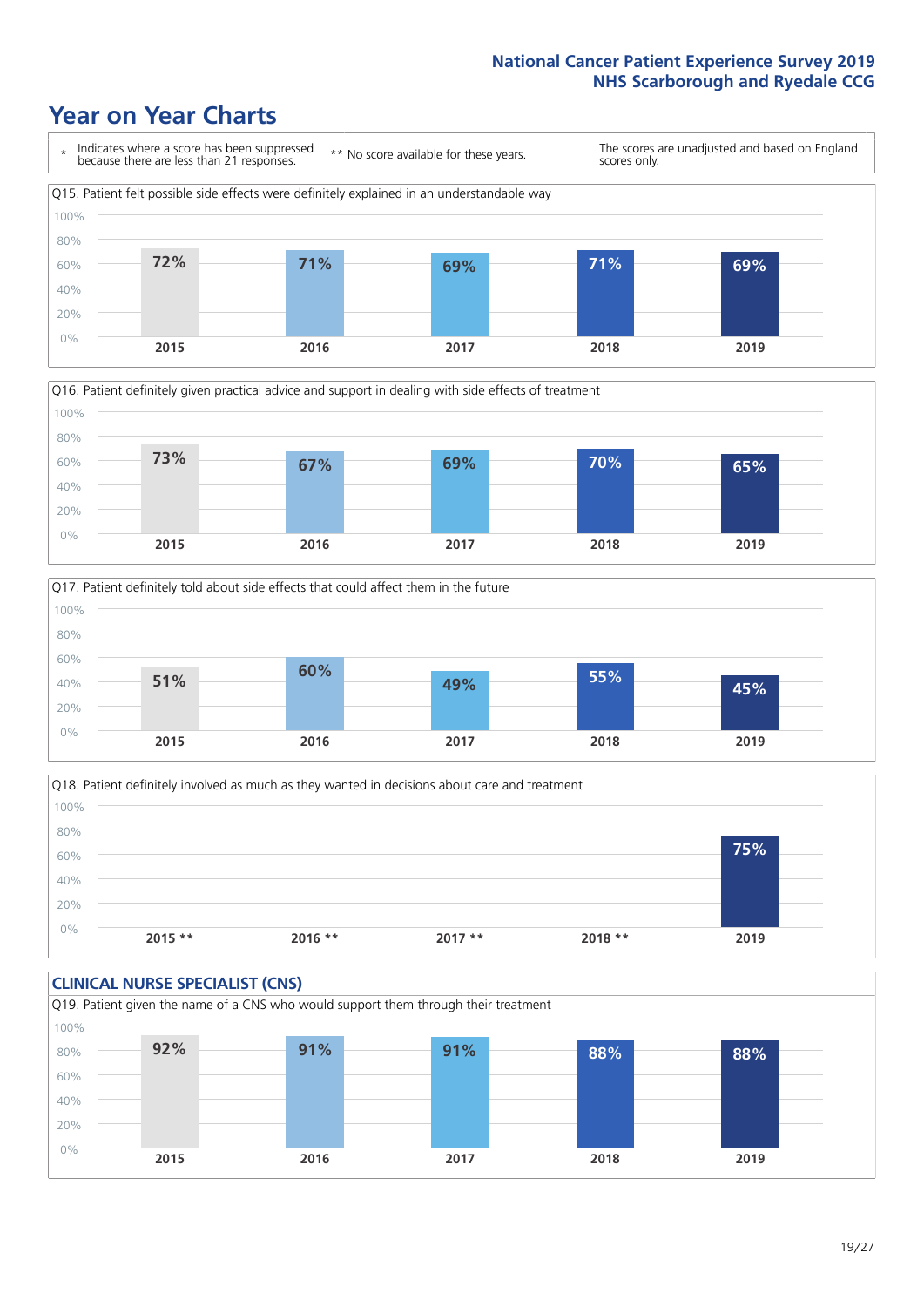







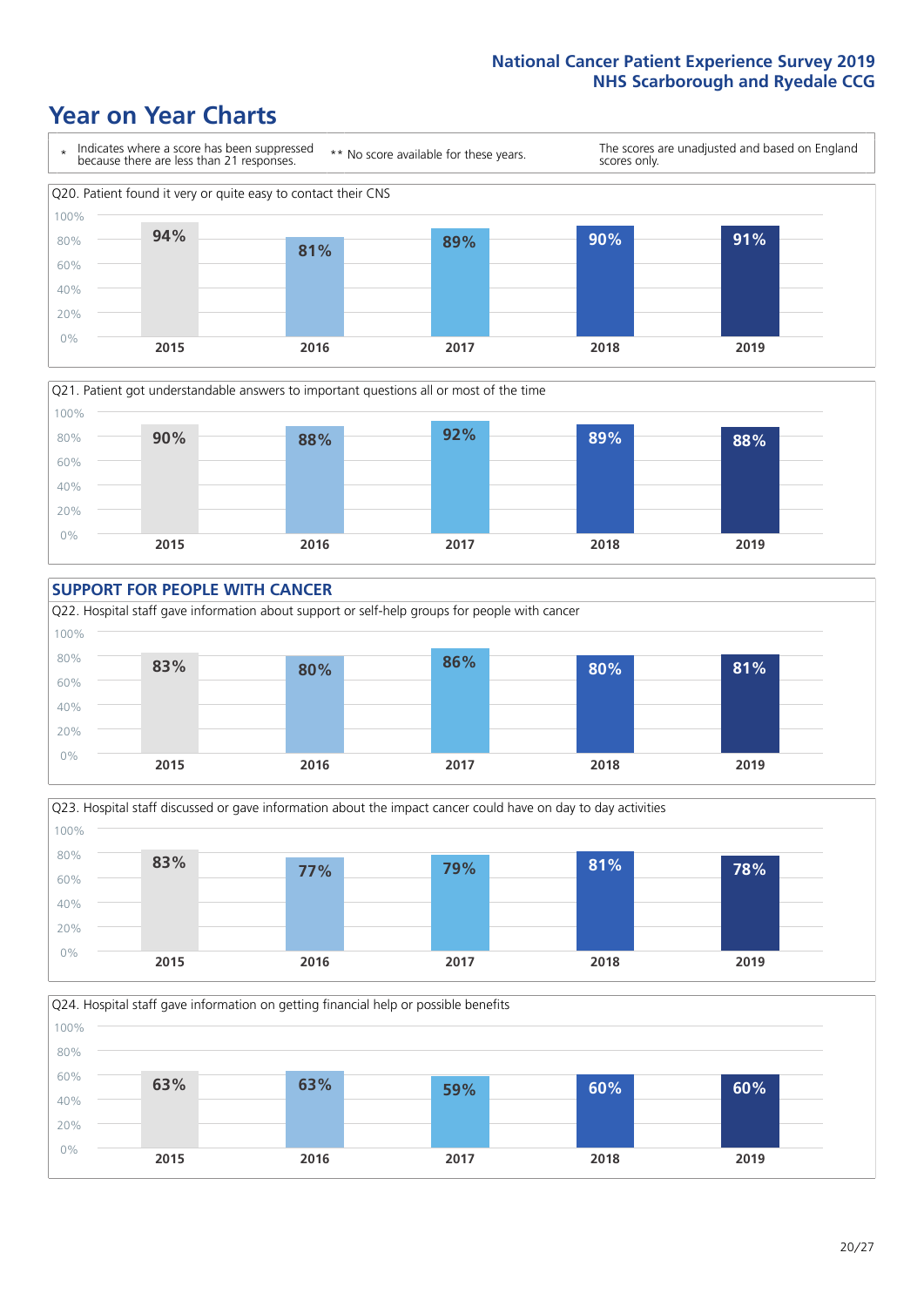### **Year on Year Charts**



#### **OPERATIONS**

Q27. Beforehand, patient had all the information needed about the operation  $0%$ 20% 40% 60% 80% 100% **2015 \*\* 2016 2017 2018 2019 95% 95% 97% 98%**





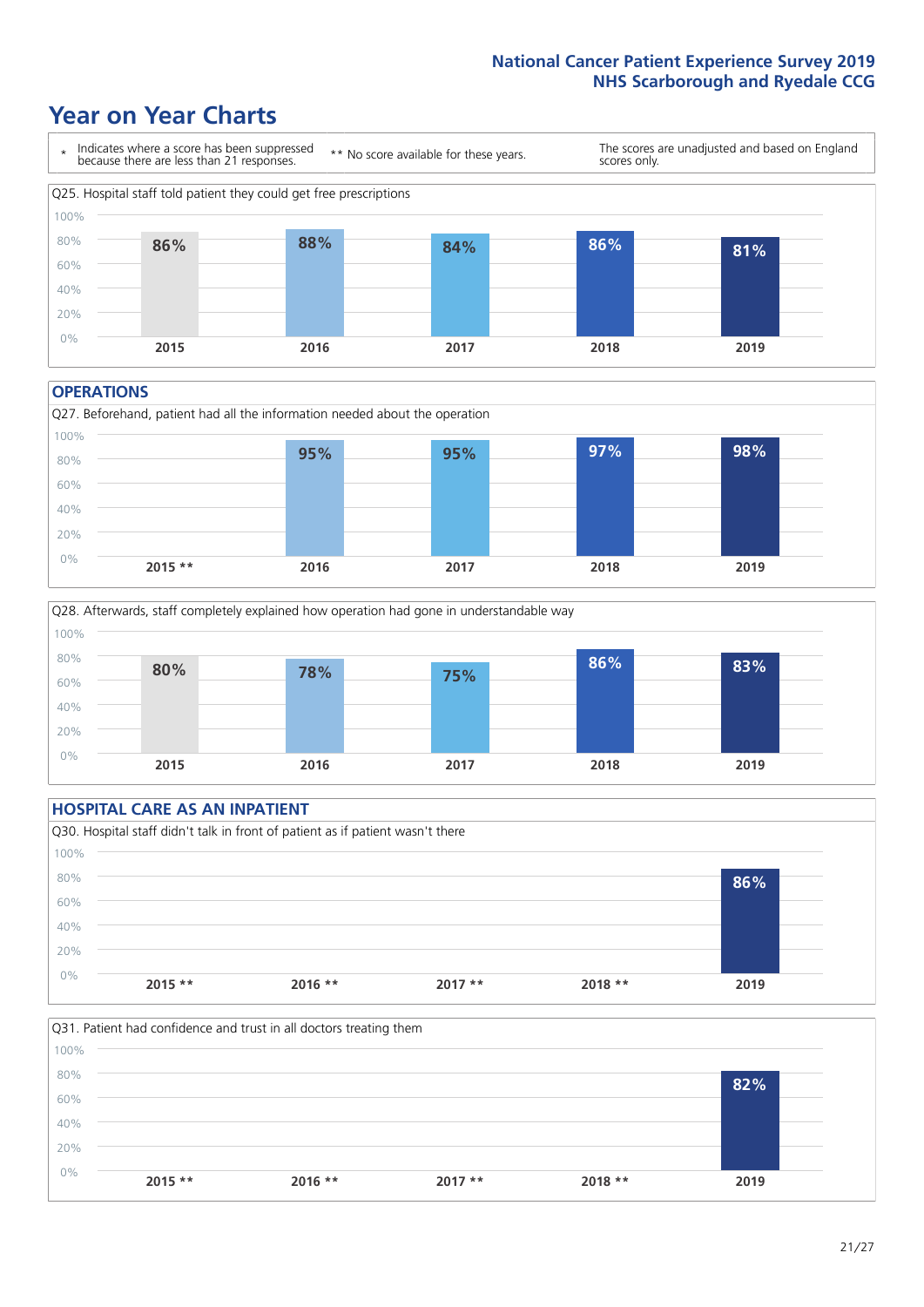







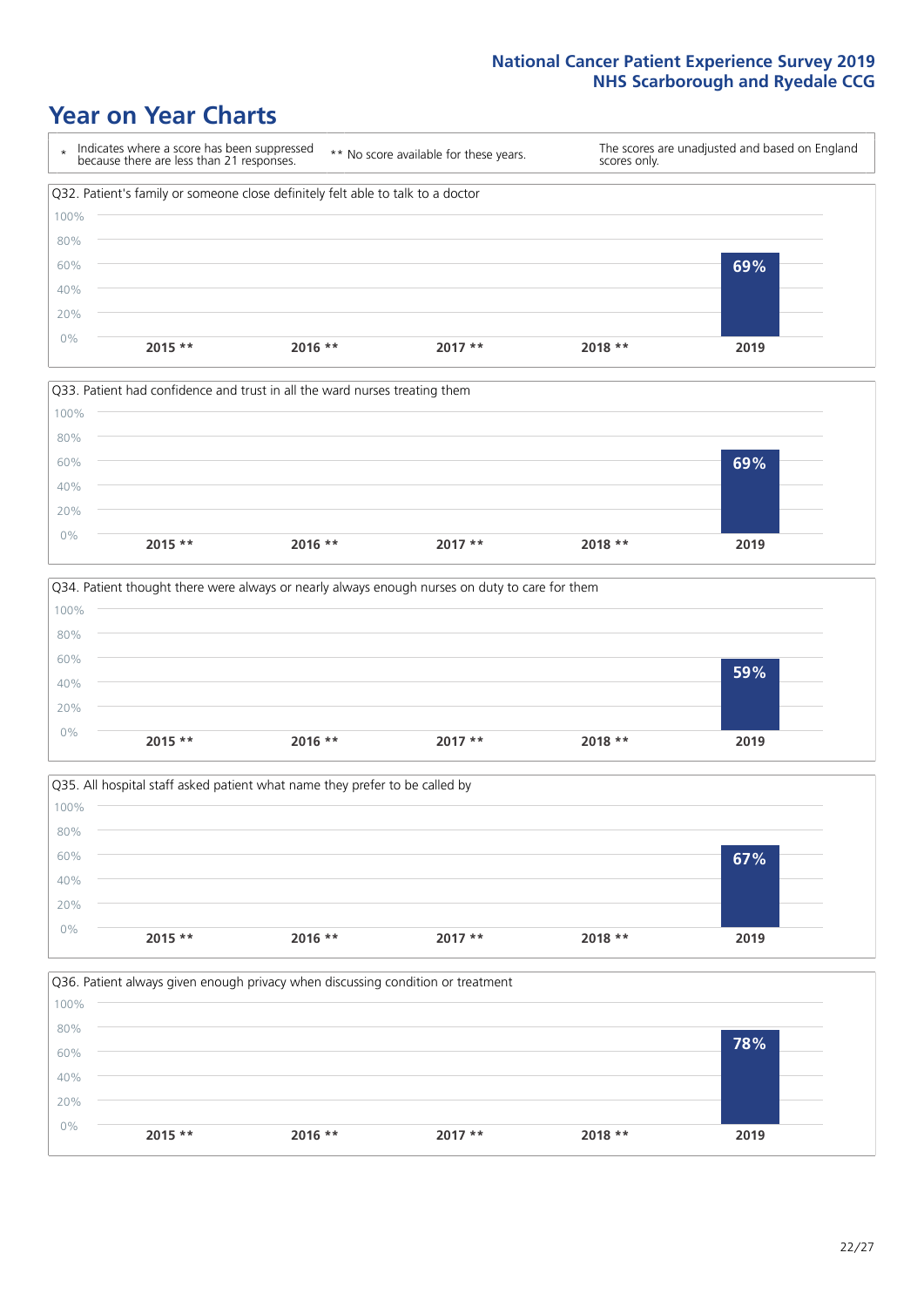







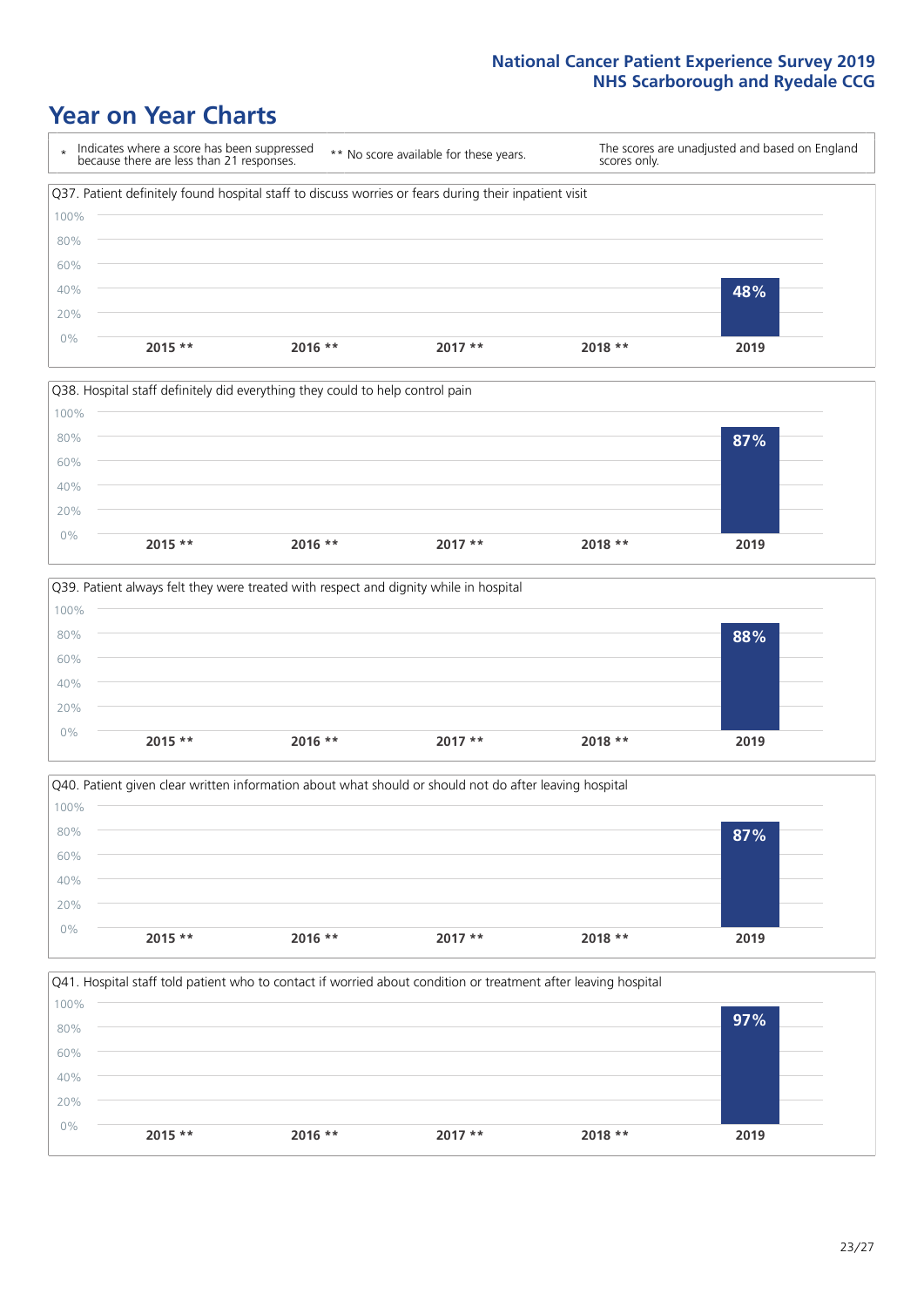### **Year on Year Charts**

\* Indicates where a score has been suppressed because there are less than 21 responses.

\*\* No score available for these years.

The scores are unadjusted and based on England scores only.

### **HOSPITAL CARE AS A DAY PATIENT / OUTPATIENT**









Q49. Beforehand patient completely had all information needed about chemotherapy treatment

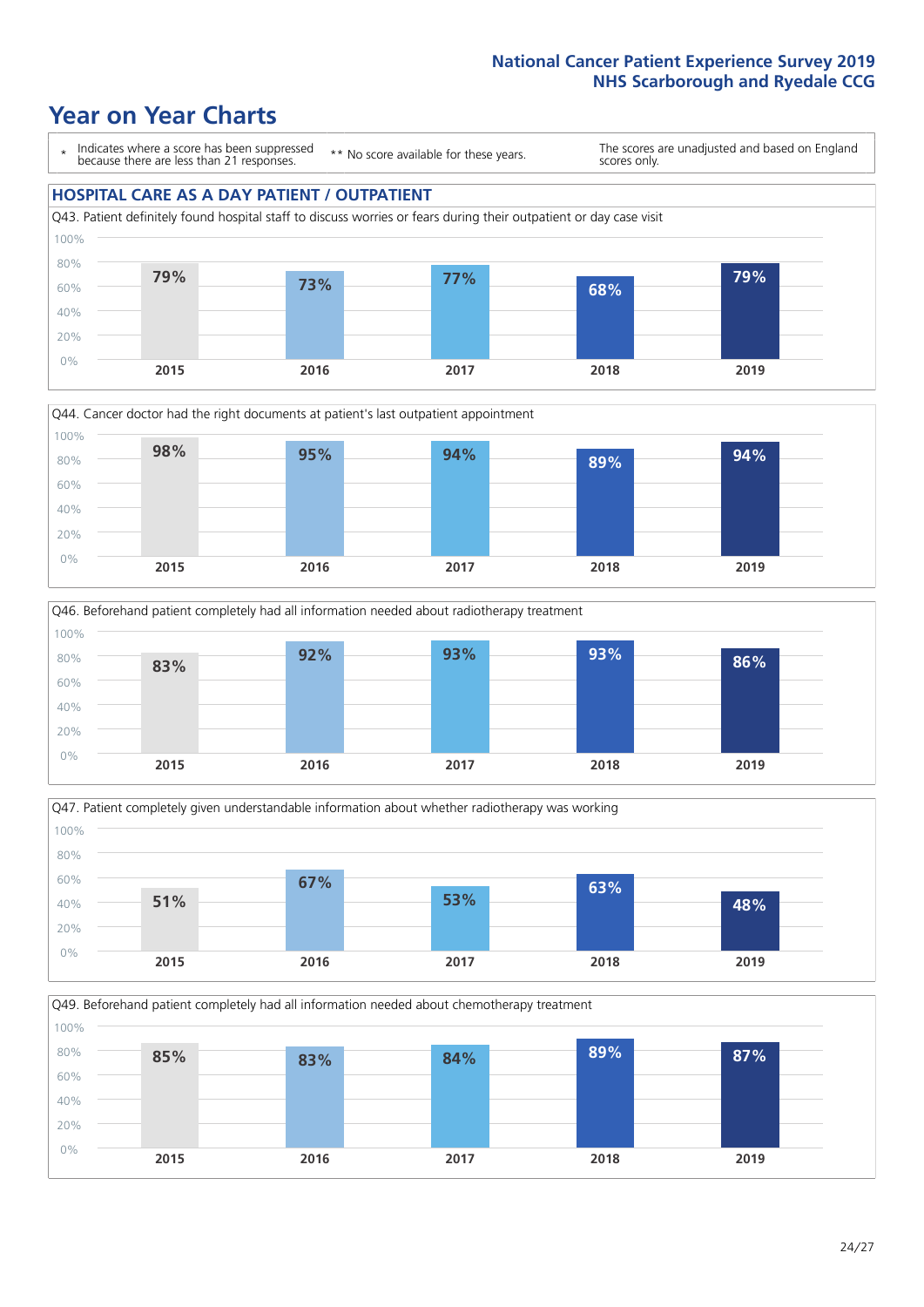## **Year on Year Charts**



#### **HOME CARE AND SUPPORT**







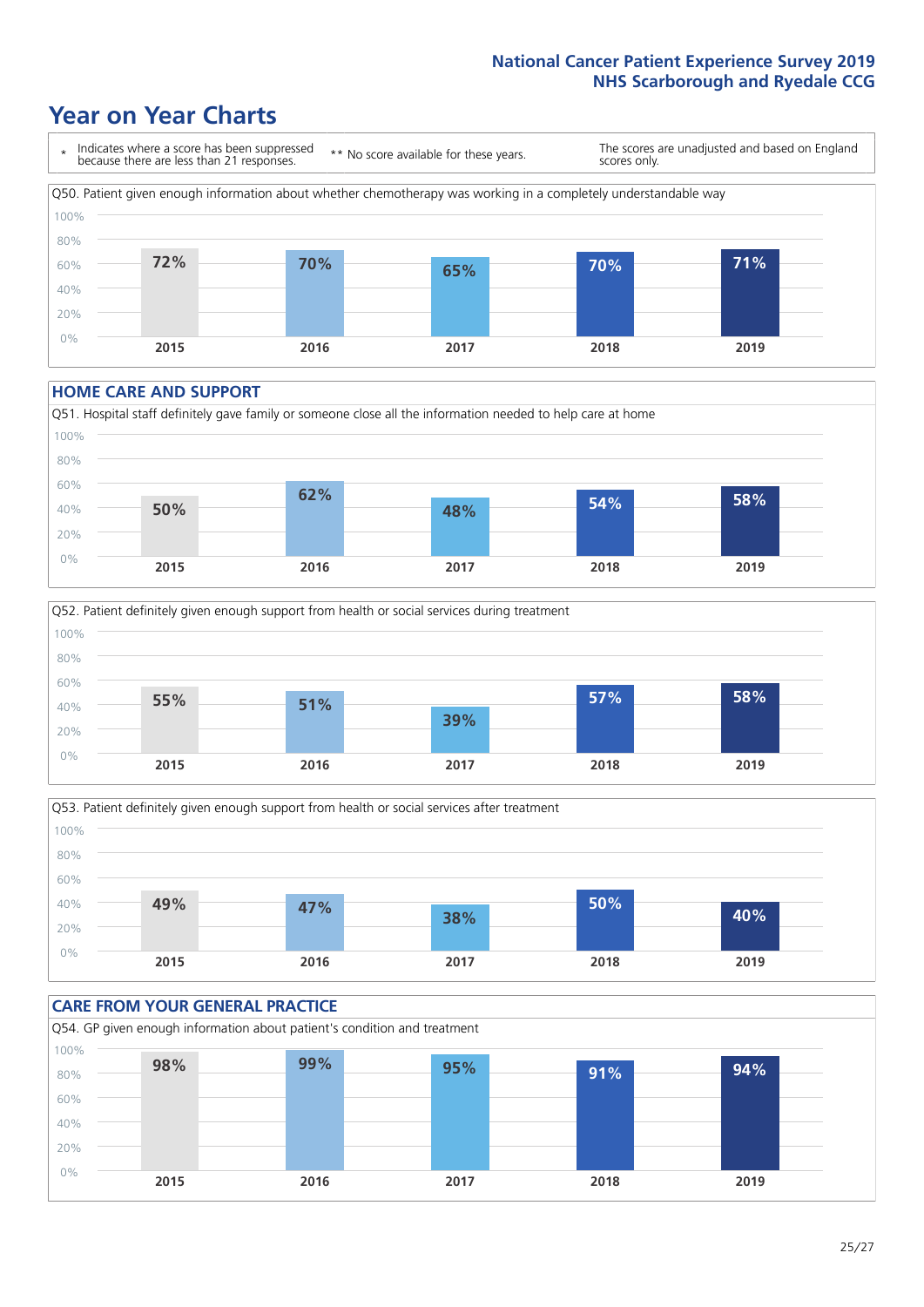### **Year on Year Charts**

\* Indicates where a score has been suppressed because there are less than 21 responses. \*\* No score available for these years. The scores are unadjusted and based on England scores only. Q55. General practice staff definitely did everything they could to support patient during treatment 0% 20% 40% 60% 80% 100% **2015 2016 2017 2018 2019 74% 73% 59% 59% 56%**

#### **YOUR OVERALL NHS CARE**







Q59. Patient felt length of time for attending clinics and appointments for cancer was about right 0% 20% 40% 60% 80% 100% **2015 2016 2017 2018 2019 72% 67% 62% 75% 73%**